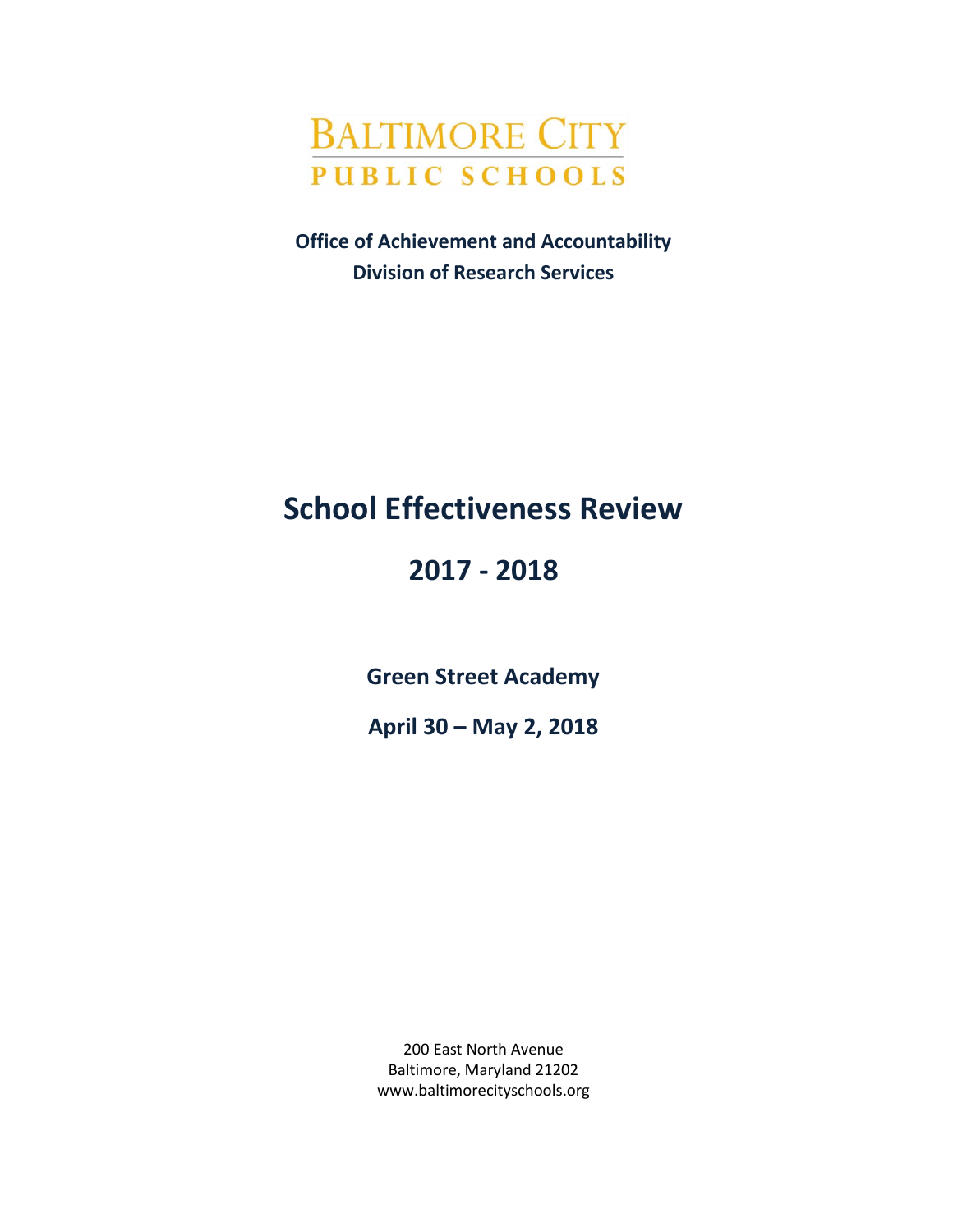### **Table of Contents**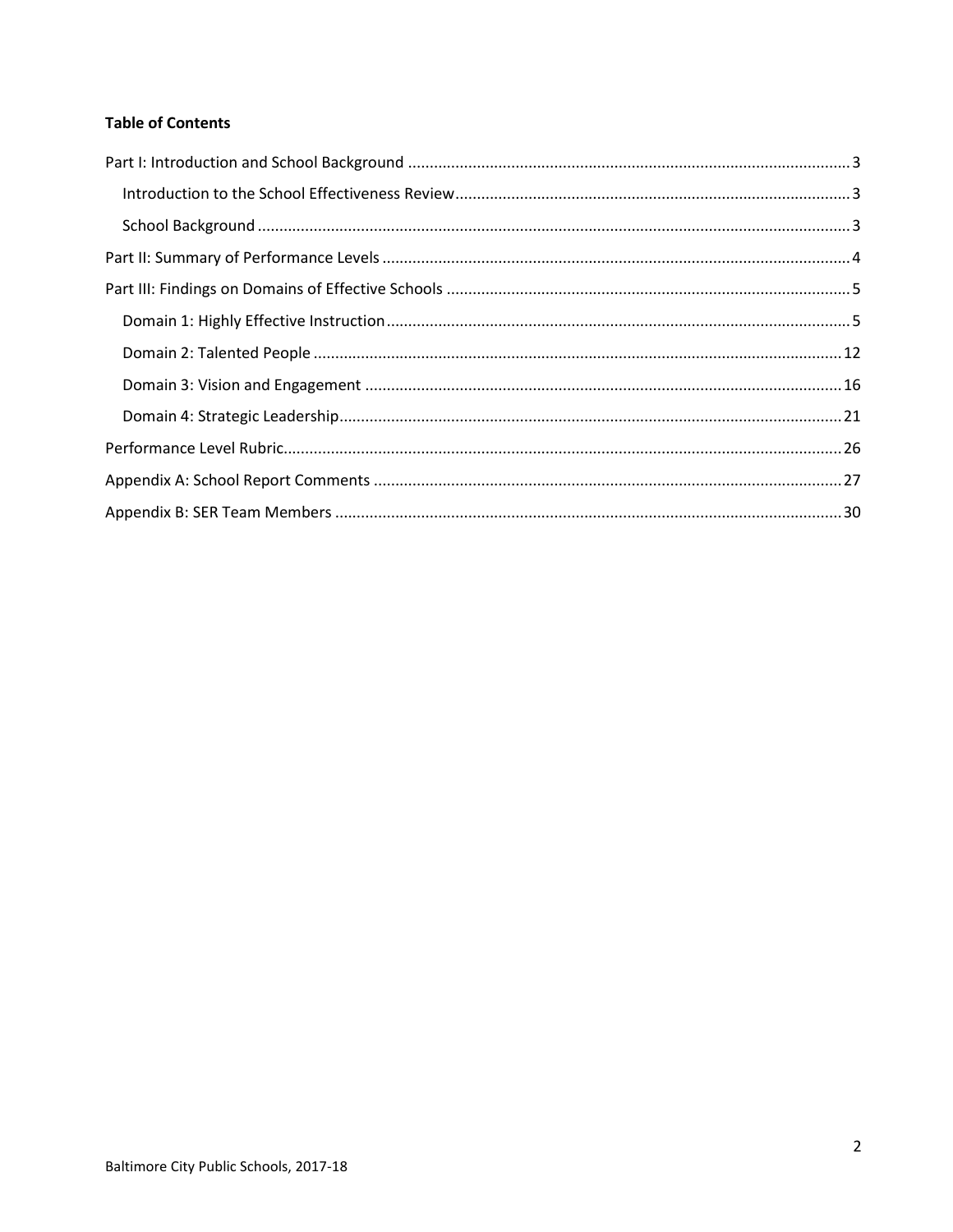# <span id="page-2-0"></span>**Part I: Introduction and School Background**

#### <span id="page-2-1"></span>**Introduction to the School Effectiveness Review**

Baltimore City Public Schools (City Schools) developed the School Effectiveness Framework and the School Effectiveness Review process in 2009. The School Effectiveness Review (SER) uses trained school reviewers to measure a school's effectiveness against City Schools' School Effectiveness Standards. The School Effectiveness Standards are aligned with City Schools' effectiveness frameworks for teachers and school leaders.

The SER provides an objective and evidence-based analysis of how well a school is working to educate its students. It generates a rich layer of qualitative data that may not be revealed when evaluating a school solely on student performance outcomes. It also provides district and school-level staff with objective and useful information when making strategic decisions that impact student achievement.

The SER team, comprised of representatives from City Schools who have extensive knowledge about schools and instruction, gathered information from teachers, students, parents, and leadership during a two-day site visit. During the visit, the SER team observed classrooms, reviewed selected school documents, and conducted focus groups with school leadership, teachers, students, and parents. The SER team analyzed evidence collected over the course of the SER to determine the extent to which key actions have been adopted and implemented at the school. This report summarizes the ratings in the four domains and related key actions, provides evidence to support the ratings, and – based on a rubric – allocates a performance level for each key action. More information about the SER process is detailed in the School Effectiveness Review protocol, located on the City Schools website and available upon request from the Office of Achievement and Accountability in City Schools.

#### <span id="page-2-2"></span>**School Background**

Green Street Academy serves approximately 700 students in grade 6 through grade 12. The school is located at 125 N. Hilton Street in the St. Joseph's neighborhood of Baltimore, Maryland. The principal, Ms. Crystal Harden-Lindsey, has been at the school for seven years. For more information about the school's student demographics and student achievement data, please see the School Profile, located on the City Schools website.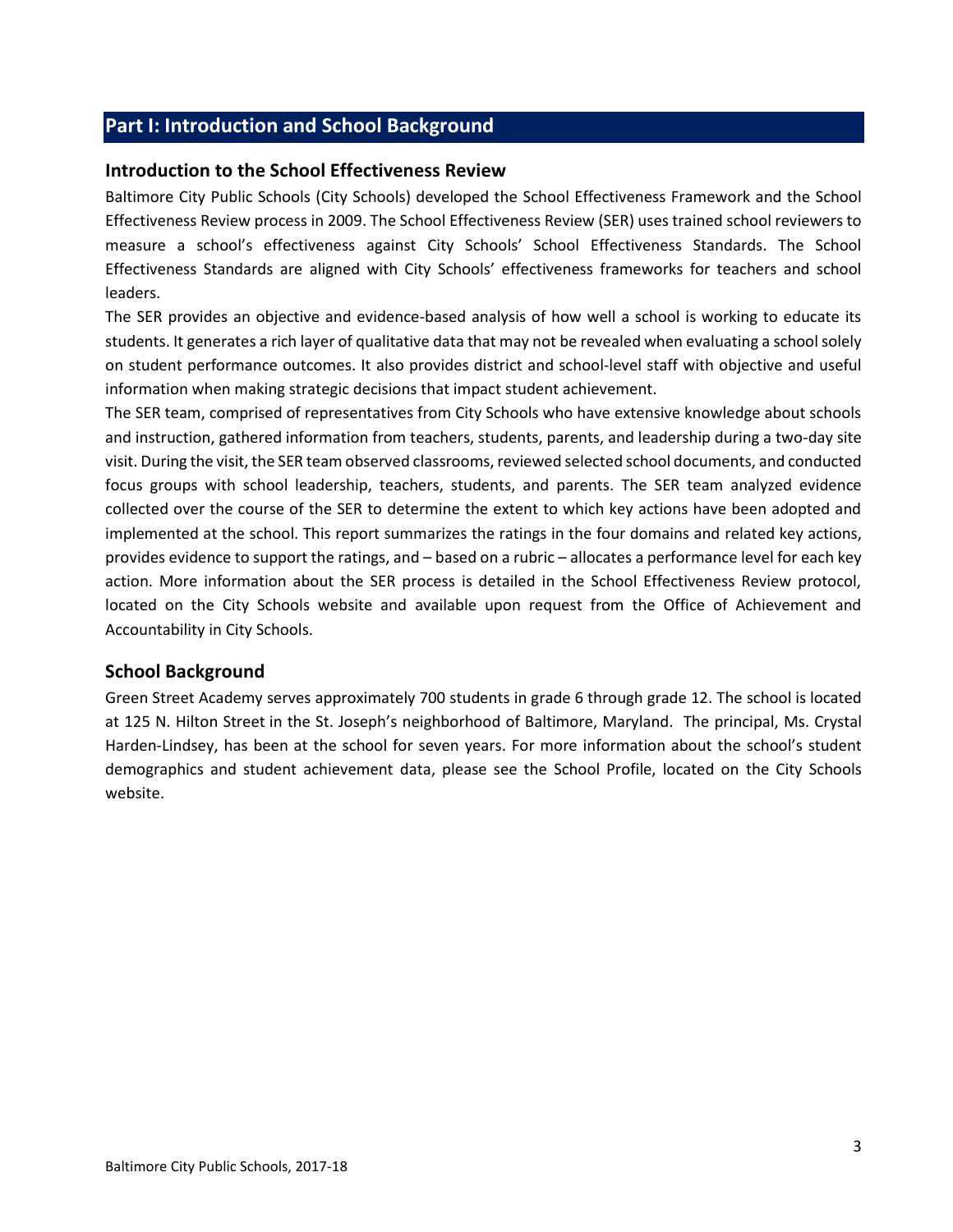# <span id="page-3-0"></span>**Part II: Summary of Performance Levels**

Based on trends found in the collected evidence, the SER team assigns a performance level to each key action.

|                                                                                                                                                                                                                                                                                 | Performance Levels                                                                                                                                                      |                              |                                                                                              |                                  |  |  |
|---------------------------------------------------------------------------------------------------------------------------------------------------------------------------------------------------------------------------------------------------------------------------------|-------------------------------------------------------------------------------------------------------------------------------------------------------------------------|------------------------------|----------------------------------------------------------------------------------------------|----------------------------------|--|--|
| <b>Domains</b><br>and Key Actions                                                                                                                                                                                                                                               | Level 4:<br><b>Highly Effective</b>                                                                                                                                     | Level 3:<br><b>Effective</b> | Level 2:<br><b>Developing</b>                                                                | Level 1:<br><b>Not Effective</b> |  |  |
|                                                                                                                                                                                                                                                                                 |                                                                                                                                                                         |                              |                                                                                              |                                  |  |  |
|                                                                                                                                                                                                                                                                                 | <b>Domain 1: Highly Effective Instruction</b>                                                                                                                           |                              |                                                                                              |                                  |  |  |
|                                                                                                                                                                                                                                                                                 | 1.1 Teachers plan highly effective instruction.                                                                                                                         |                              |                                                                                              | <b>Effective</b>                 |  |  |
|                                                                                                                                                                                                                                                                                 | 1.2 Teachers deliver highly effective instruction.                                                                                                                      |                              |                                                                                              | <b>Developing</b>                |  |  |
|                                                                                                                                                                                                                                                                                 | 1.3 Teachers use multiple data sources to adjust practice.                                                                                                              |                              |                                                                                              | <b>Developing</b>                |  |  |
|                                                                                                                                                                                                                                                                                 | 1.4 School leadership supports highly effective instruction.                                                                                                            |                              |                                                                                              | <b>Effective</b>                 |  |  |
|                                                                                                                                                                                                                                                                                 |                                                                                                                                                                         |                              | 1.5 Teachers establish a classroom environment in which teaching and learning can occur.     | <b>Developing</b>                |  |  |
| <b>Domain 2: Talented People</b>                                                                                                                                                                                                                                                |                                                                                                                                                                         |                              |                                                                                              |                                  |  |  |
|                                                                                                                                                                                                                                                                                 | 2.1 The school implements systems to select, develop, and retain effective teachers and<br>staff whose skills and beliefs represent the diverse needs of all students.  |                              |                                                                                              | <b>Effective</b>                 |  |  |
| 2.2 The school has created and implemented systems to evaluate teachers and staff against<br>individual and school-wide goals, provide interventions to those who are not meeting<br><b>Effective</b><br>expectations, and remove those who do not make reasonable improvement. |                                                                                                                                                                         |                              |                                                                                              |                                  |  |  |
|                                                                                                                                                                                                                                                                                 | <b>Domain 3: Vision and Engagement</b>                                                                                                                                  |                              |                                                                                              |                                  |  |  |
| teachers, and staff.                                                                                                                                                                                                                                                            |                                                                                                                                                                         |                              | 3.1 The school provides a safe and supportive learning environment for students, families,   | <b>Highly Effective</b>          |  |  |
| 3.2 The school cultivates and sustains open communication and decision-making<br>opportunities with families about school events, policies, and the academic and social<br>development of their children.                                                                       |                                                                                                                                                                         |                              |                                                                                              | <b>Effective</b>                 |  |  |
|                                                                                                                                                                                                                                                                                 |                                                                                                                                                                         |                              | 3.3 The culture of the school reflects and embraces student, staff, and community diversity. | <b>Effective</b>                 |  |  |
| Domain 4: Strategic Leadership                                                                                                                                                                                                                                                  |                                                                                                                                                                         |                              |                                                                                              |                                  |  |  |
|                                                                                                                                                                                                                                                                                 | 4.1 The school establishes growth goals that guide strategic planning, teaching, and<br>adjusting of practice to meet student needs.                                    |                              |                                                                                              | <b>Effective</b>                 |  |  |
|                                                                                                                                                                                                                                                                                 | 4.2 The school allocates and deploys the resources of time, staff talent, and funding<br>to address the priorities of growth goals for student achievement.             |                              |                                                                                              | <b>Effective</b>                 |  |  |
| trustees or operator)                                                                                                                                                                                                                                                           | 4.3 The school's board of trustees (or operator) provides component stewardship and<br>oversight of the school (For schools that are overseen by an autonomous board of |                              |                                                                                              | <b>Effective</b>                 |  |  |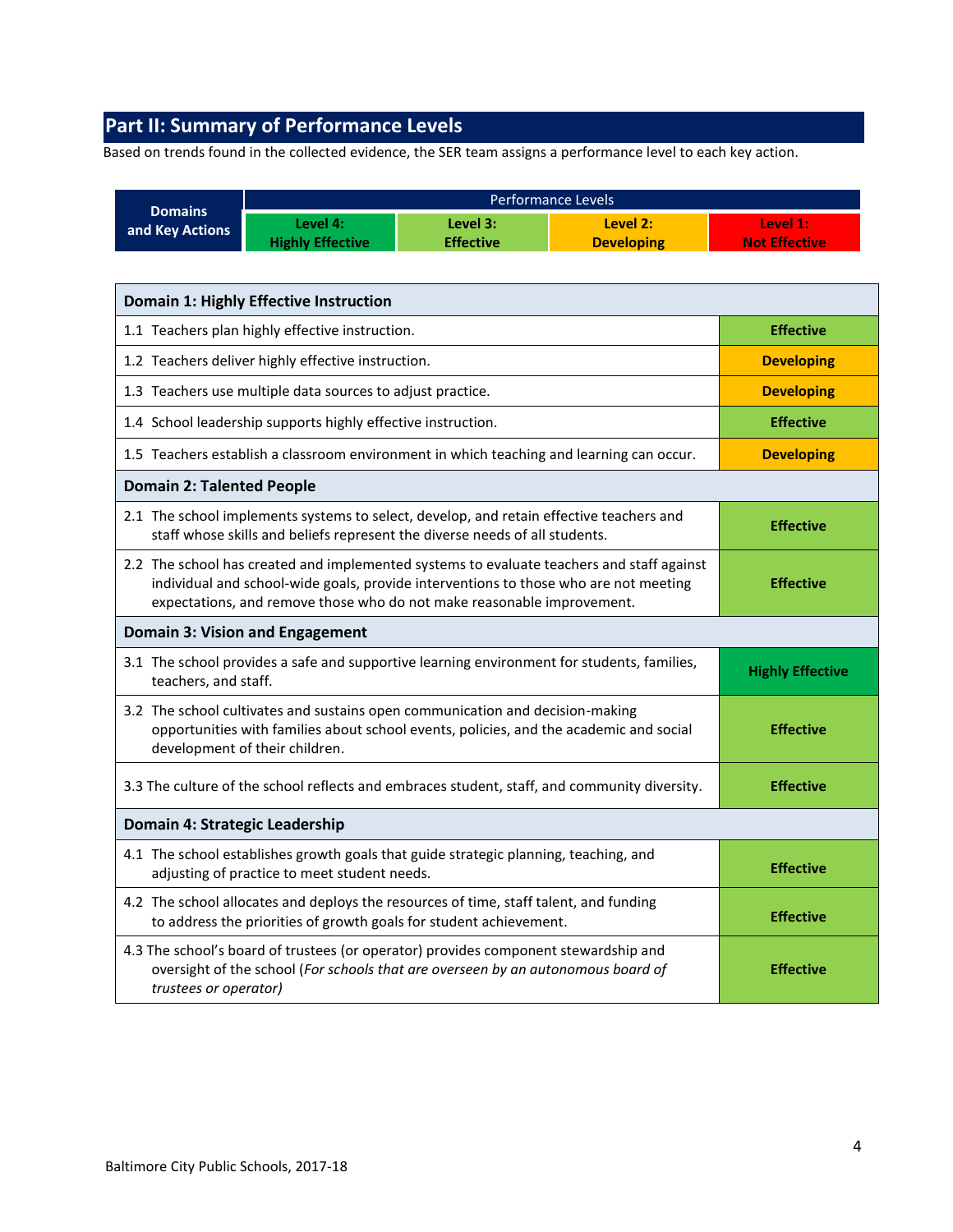# <span id="page-4-0"></span>**Part III: Findings on Domains of Effective Schools**

<span id="page-4-1"></span>

| <b>Domains</b>                                | <b>Performance Levels</b>                                   |                              |                               |                                  |  |
|-----------------------------------------------|-------------------------------------------------------------|------------------------------|-------------------------------|----------------------------------|--|
| and Key Actions                               | Level 4:<br><b>Highly Effective</b>                         | Level 3:<br><b>Effective</b> | Level 2:<br><b>Developing</b> | Level 1:<br><b>Not Effective</b> |  |
| <b>Domain 1: Highly Effective Instruction</b> |                                                             |                              |                               |                                  |  |
|                                               | Key action 1.1: Teachers plan highly effective instruction. |                              |                               | <b>Effective</b>                 |  |

- Teachers develop and implement standards-based daily lessons, units, and long-term plans using appropriate curriculum planning documents. School leadership and teachers reported that teachers use district endorsed curricula, programs, assessments, and support documents such as City Schools' Spanish curriculum Eureka Math, iReady assessments, and Maryland State Department of Education's (MSDE) scope and sequence for United States History. The City Schools' 7th grade ELA modules were provided for document review. School leadership stated that long term planning occurred over the summer. Teachers added that teachers use unit plan templates to develop unit and semester plans. Moreover, teachers noted that other curricula and instructional tools such as Brown University's Choice curriculum for World History and Literacy Design Collaborative (LCD).
- Teachers design daily lessons that meet learners' unique needs. School leadership and teachers reported that teachers address students' needs through general and special educator collaboration to promote planning and co-teaching to ensure student accommodations and modifications are appropriate. Further, both school leadership and teachers noted that instruction is differentiated to include scaffolding (e.g. independent reading vs. read-aloud) and student grouping (e.g. homogeneous classes and small group instruction). School leadership and teachers also noted that daily lessons are influenced by assessment data which determines which skills to readdress and how best to differentiate activities. School leadership added that learners' unique needs are also supported through backwards planning, establishing learning targets and integrating tools such as graphic organizers and calculators. Teachers added that they follow a scope and sequence but adjust pacing accordingly. A review of lesson plans reveals lesson objectives aligned with Common Core State Standards, opportunities to assess such as exit tickets, special education matrixes and essential questions.
- Teachers set and track goals based on students' performance levels. School leadership and teachers reported that teachers developed Student Learning Objectives (SLOs) aligned to schoolwide goals and benchmarked against literacy and mathematics iReady assessments. According to school leadership and teachers, teacher SLO goals support 75% growth for students identified as below level in literacy and mathematics. A review of one teacher's SLO reveals goals associated with speaking and writing standards. Additionally, school leadership reported that teams of teachers worked together to develop class goals such as in high school where every student will articulate a chain of reasoning for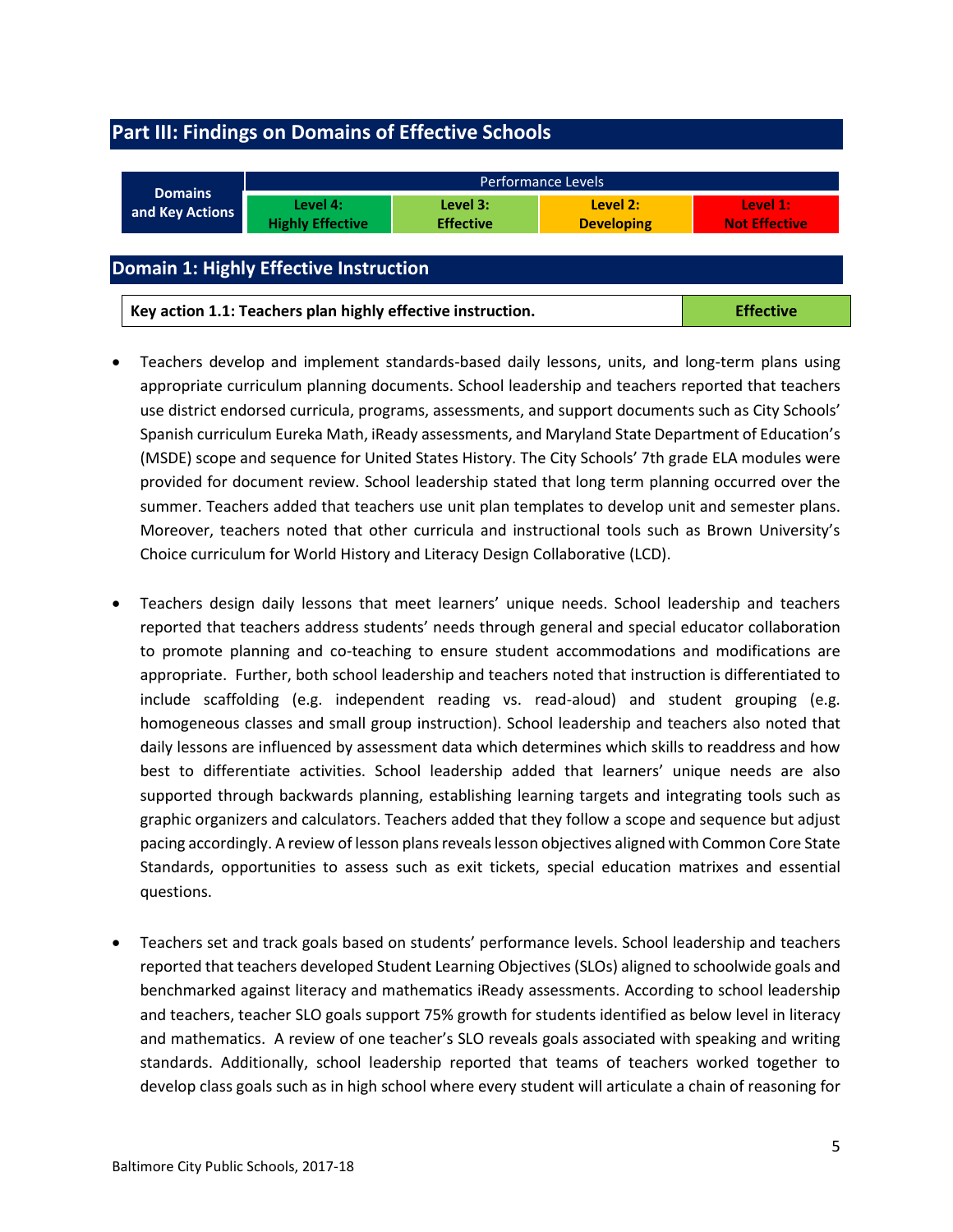math. Further, both stakeholder groups stated that teachers facilitate one-on-one conferences with students to encourage engagement in the establishment of their individualized iReady goals. Teachers noted that goals are tracked throughout the year through formal (e.g. Literacy Design Collaborative (LDC)) and informal (i.e. exit tickets) assessment data. School leadership added that teachers administer diagnostic and growth monitoring measures and maintain classroom data trackers as a visual for student progress. A review of i-Ready student profile reports, which note students' success and next steps, and student growth by grade reports confirms the tracking process used by teachers.

| $\vert$ Key action 1.2: Teachers deliver highly effective instruction. <sup>1</sup> | <b>Developing</b> |
|-------------------------------------------------------------------------------------|-------------------|

- Most teachers use and communicate standards-based lesson objectives and align learning activities to the stated lesson objectives. In 70% of classes (n=20), the lesson objectives identified student learning outcomes and were communicated (posted, explained, or referenced) to students. For example, in one class, the lesson objective read: 1) generate high-quality research questions for a group study of a mental health topics, and 2) evaluate the creditability and usefulness of the source in answering a research question by charting the pros and cons of two sources. In 60% of classes, the learning activities and resources aligned with lesson objectives. For example, in the class noted above, students rotated among three small group stations which focused on Universal Resource Locators (URLs) and publisher information, content, and author.
- Most teachers present content in various ways and emphasize key points to make content clear. In 88% of classes (n=20), teachers presented accurate grade level content. For instance, in one class, the lesson objective, "Students will be able to examine how specific lines of dialogue reveal aspects of characters by analyzing the types of motifs presented in chapter 1-3 of Mice and Men" aligned with the Maryland College and Career-Readiness Standard (MCCRS): RL.8.3 – Analyze how particular lines of dialogue or incidents in a story or drama propel the action, reveal aspects of a character, or provoke a decision. In 55% of classes, teachers presented content in two or more ways to make content clear. For example, in the class mentioned above, students participated in whole class discussions and used graphic organizers. In 55% of classes, teachers emphasized important points to focus learning of content. Continuing with the class noted above, students were encouraged to focus on context clues to define key words and identify motifs.

 $\overline{a}$ 

 $1$  Key action 1.2 evidence comes directly from classroom observations that were conducted as part of the SER. All classroom observations are twenty minute in which the observers are looking for teachers to demonstrate components of the Instructional Framework. The completed classroom visit tool can be found in appendix A.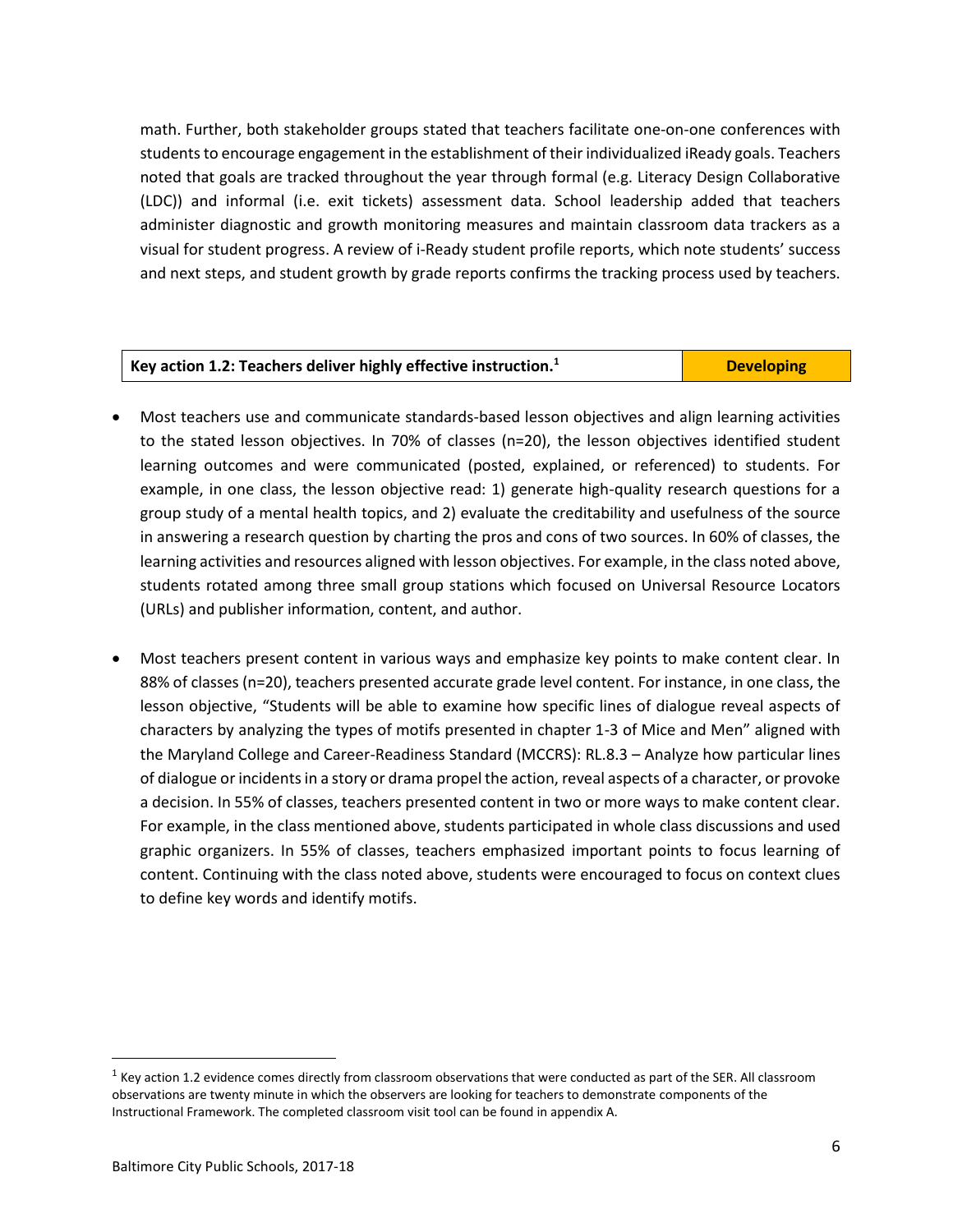- Some teachers use multiple strategies and tasks to engage all students in rigorous work. In 35% of classes (n=20), teachers scaffolded and/or differentiated tasks by providing access to rigorous grade level instruction for all students. For example, in a few classes, students used graphic organizers and manipulatives, and participated in small groups. In 45% of classes, students had opportunities to grapple with complex text and/or tasks. For example, in one class, students worked in groups to research political parties in Germany and used laptops to create PowerPoint presentations.
- Most teachers use evidence-dependent questioning. In 55% of classes (n=20), teachers asked questions that require students to cite evidence and clearly explain their thought processes. For example, one teacher posed questions such as "What did you notice about the plotted lines and their relationships?" and "Where in this problem, can we note the y-intercept and slope?" In 63% of classes, teachers asked questions that were clear and scaffolded. In one class, the teacher asked scaffolded questions such as "Why is x our weight variable?" and "Which two answers choices could be eliminated and why?"
- Some teachers check for student understanding and provide specific academic feedback. In 40% of classes (n=20), teachers conducted one or more checks for understanding that yielded useful information at key points throughout the lesson. In some classes, teachers used strategies such as circulating the classroom as students worked independently or in groups, or thumbs up/thumbs down. In 50% of classes, teachers provided specific academic feedback to communicate current progress and next steps to move forward. For example, in some classes, teachers posed probing questions to students for them to self-correct misconceptions.
- Some teachers facilitate student-to-student interactions and academic talk. In 35% of classes (n=20), teachers provided multiple or extended opportunities for student-to-student interactions. For example, students worked in groups and/or participated in class discussions. In only 10% of studentto-student interactions, were students engaged in discussions with their peers to make meaning of the content or deepen their understanding. In some instances, students discussed topics other than assigned or did not participate in the discussion at all. Finally, in 70% of classes, students used academic talk. For example, one class used key terms such as variable, correlation and reliable.

| Key action 1.3: Teachers use multiple data sources to adjust practice. | <b>Developing</b> |
|------------------------------------------------------------------------|-------------------|
|                                                                        |                   |

 Teachers analyze students' progress toward goals. School leadership and teachers reported that the Instructional Leadership Team (ILT) facilitated a Data Driven Instruction (DDI) training on the stages of the data cycle and provided teachers with templates and other support documents. School leadership noted that additional support was provided to teachers during content meetings. A review of September 20, 2017 Science Content Meeting reveals a topic on data collection strategies. Continuing, school leadership and teachers noted that the data analysis process includes: 1)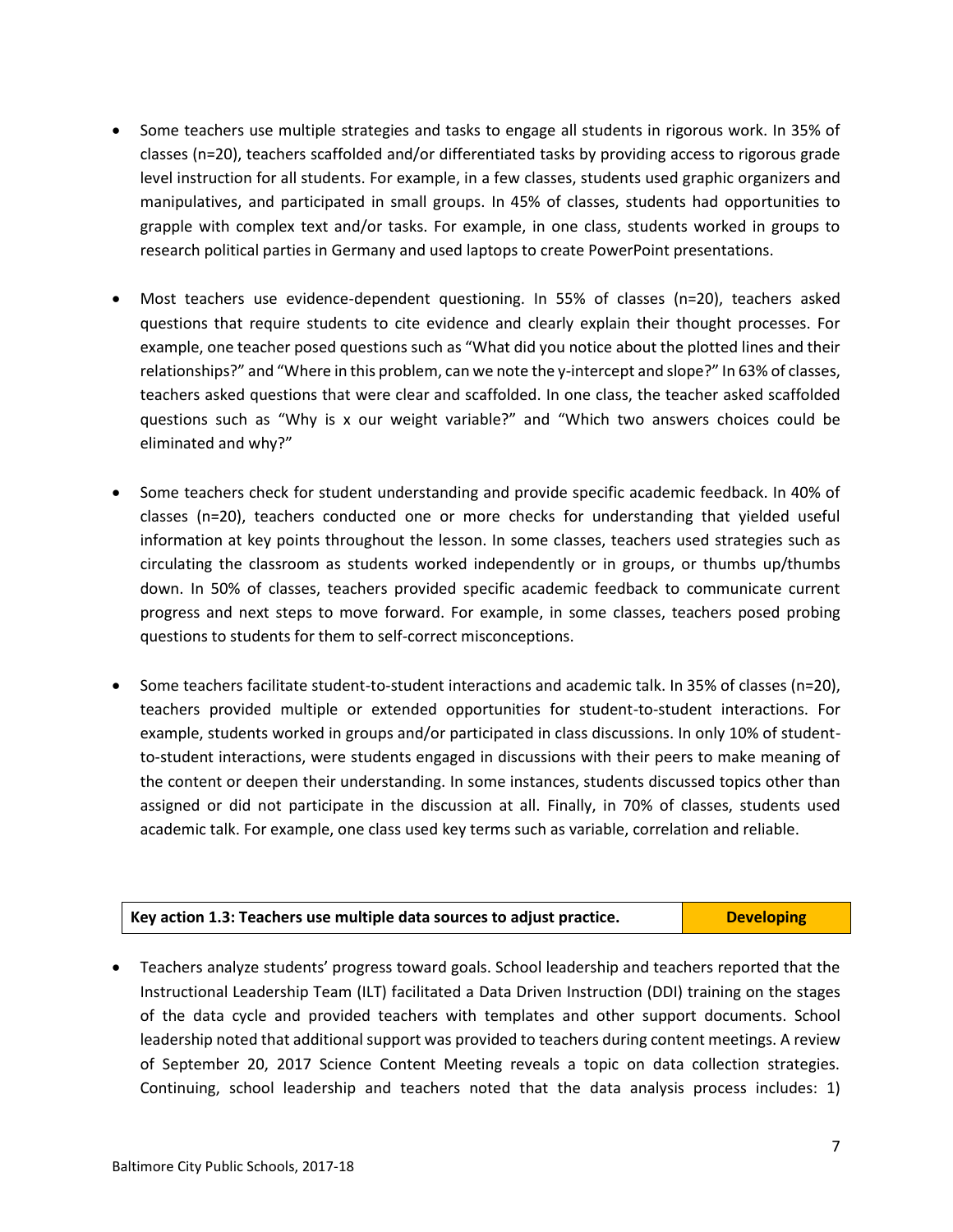identifying specific skills and learning targets, 2) assessing students, 3) creating student groups based on proficiency of the targeted skill, 4) providing extended or enriched learning opportunities, and 5) reassessing. Both groups shared that the first data cycle was based on iReady assessment data which supports teacher SLOs. School leadership and teachers also noted that teachers with expertise in data analysis have autonomy to include supplemental steps. A review of a December 18, 2017 Instructional Learning Cycle (data cycle) template for one teacher reveals a focus on characterization in reading literature and used the iReady practice book to assess their understanding of standard R.L.3.

- Some teachers modify instruction in response to data. School leadership and teachers reported that the data cycle aids teachers in determining appropriate instructional modifications. School leadership added that teachers develop corrective action plans based on iReady and other assessment data. Teachers reported a variety of modifications such as addressing misunderstandings learned through the analysis of exit tickets, facilitating mini-lessons, developing small groups, differentiating text based on student reading levels, and introducing tools such as graphic organizers. Teachers provided these actions steps connected to data analysis; however, some teachers did not articulate specific instructional modifications in response to data.
- Teachers appropriately recommend students for some tiered interventions including opportunities for acceleration. School leadership and teachers reported that teachers facilitate tiered interventions through small group instruction (based on assessment data) and the push-in/pull out model, which allows general and special educators to collaborate, co-teach and better address the individualized needs of students. School leaders also noted iReady lessons as a tiered intervention. However, no teachers confirmed using iReady lessons. As for opportunities for acceleration, school leadership and teachers reported that teachers instruct homogeneous classes for both middle and high school. School leadership and teachers also noted honors courses for High School, such as English, Geometry and Government. Moreover, both stakeholder groups reported hosting a 10-week Saturday School (a PARCC preparatory program for targeted students based on last year PARCC data) and a Book Nook (a mentorship among middle and high school students in support of literacy). Teachers added that they facilitate afterschool coach classes one day a week. A review of January 13, 2018 Saturday School sign in sheet, list objectives as 1) Students will have math and reading intervention aligned to the PARCC assessment, and 2) Students will be trained to practice the art of mindfulness as a response to dealing with stress. Moreover, school leadership mentioned partnerships that foster interventions such as the University of Maryland (Science-based mentor support), Baltimore CURE program (science-based mentor support) and Kingdom Life Church (afterschool tutoring program). Teachers confirmed partnership support and added Student Support Team (SST) resources.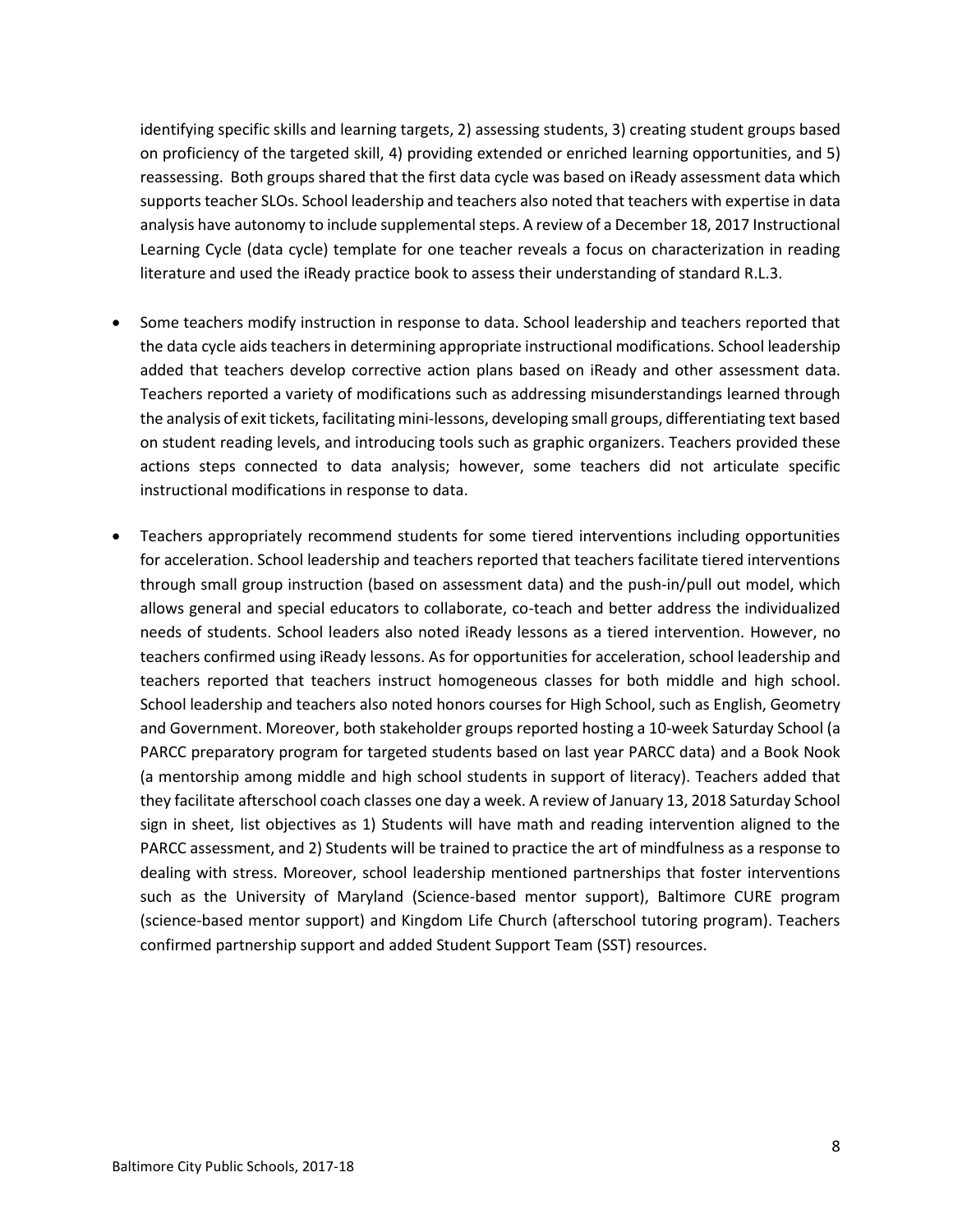#### **Key action 1.4: School leadership supports highly effective instruction. Effective**

- School leadership holds and promotes a clear instructional vision of high student achievement. School leaders reported that the instructional vision requires a mindset that everyone can learn, standardbased lesson plans that meet the diverse needs of students, and positive classroom culture and climate. Teachers confirmed lesson plans requirements and celebratory classroom environments. Continuing, school leadership noted the importance of data analysis and PARCC preparedness. School leadership stated that all teachers support PARCC preparedness regardless of the content they teach. School leadership and teachers reported an emphasis on literacy which includes mastering informational text and writing standards. Both stakeholder groups also mentioned an emphasis on engaging students with differentiated and rigorous instruction as well as providing opportunities for student-to-student interactions which fosters academic conversations and collaborative learning. Finally, teachers reported the use of instructional strategies (e.g. gradual release and small groups), data walls and student work folders.
- School leadership ensures that teachers engage in the planning of the curricula through oversight of standards-based units, lessons, and pacing. School leadership and teachers reported that teachers submit Weekly Overviews to school leadership that include a scope and sequence, an outline of lessons taught that week, and identified instructional objectives and prioritized standards. One teacher's Weekly Overview noted a focus on quadratic equations. School leadership added that teachers also submit long-term unit plans for review. Both stakeholder groups noted that school leadership facilitates learning walks and Instructional Leadership Team (ILT) ghost walks to ensure classroom expectations such lesson planning and pacing are appropriate. A review of an email from the principal to teachers, reveals an invitation for teachers to review exemplar lesson plan binders. Continuing, both stakeholder groups mentioned shared accountability strategies such as a buddy teacher system, peer observations, and sharing teacher-specific information at staff meetings. A review of a November 2, 2017 email from the principal to teachers, references peer observations schedules and forms. School leadership also reported weekly administrative meetings to determine which teachers need support. Further, school leadership shared that teachers participate in content meetings where additional assistance is provided on instructional items such as pacing and teachercreated assessments.
- School leadership provides formative feedback and guidance to teachers about the quality of planning, teaching and adjustment of practice. School leadership and teachers reported that teachers receive feedback as a result of informal observations, learning walks, and Weekly Overview submissions. A review of a February 2, 2018 email from the principal to a teacher references praises for appropriate lesson objective-activity alignment and asked questions regarding a read aloud. Continuing, a review of an Informal Observation- At a Glance report, reveals a recommendation to start students off with guided reading and before small groups. Continuing, school leadership and teachers noted that teachers are paired with a member of the Instructional Leadership Team (buddy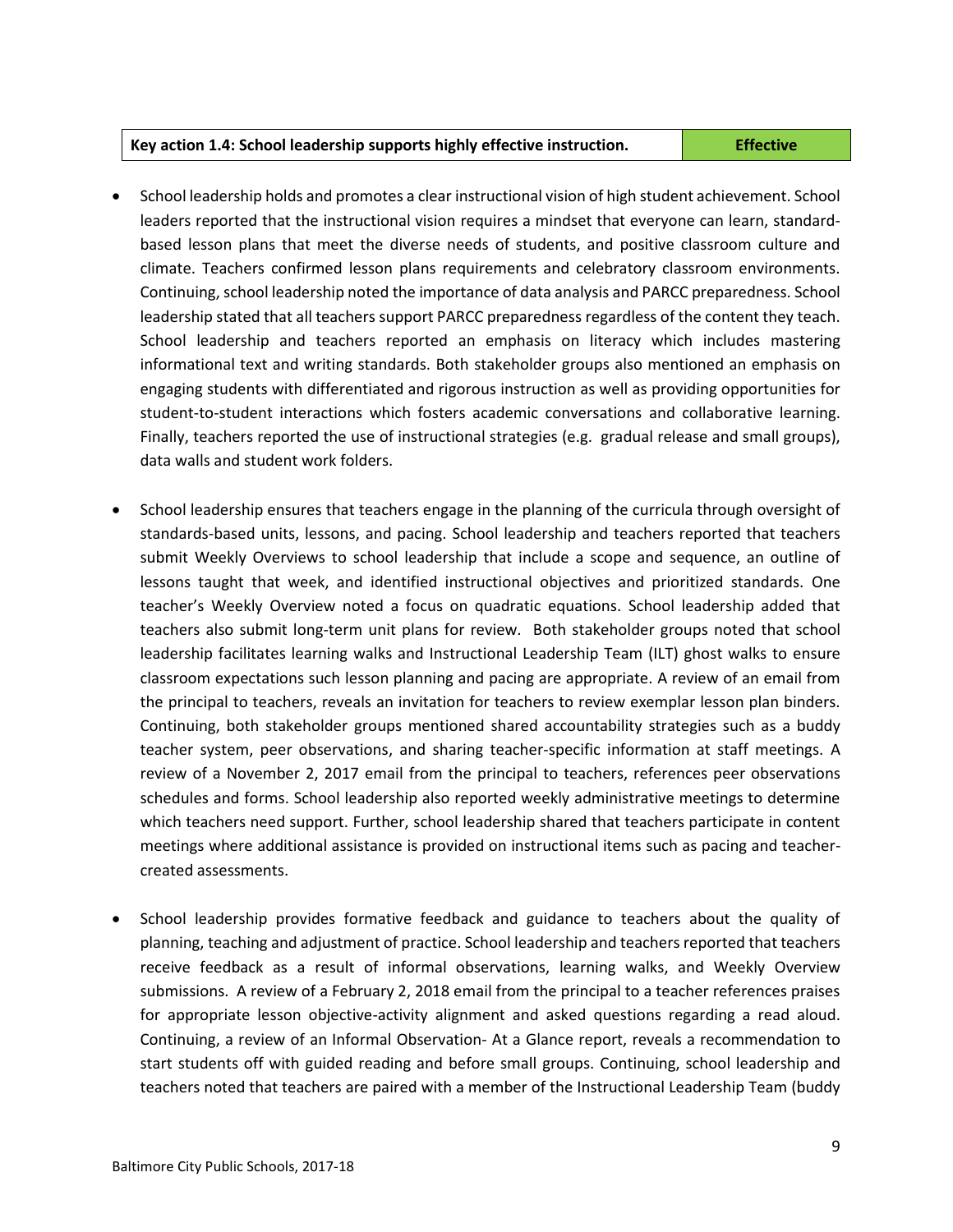system) and receive feedback on pacing and practices. Finally, some teachers noted that feedback is not always readily available but is provided upon request or if school leadership has a concern.

 School leadership demonstrates an understanding of data analysis and ensures the use of a complete student learning data-cycle. School leadership and teachers reported that teachers were trained on the process for Data Driven Instruction (DDI) during content meetings. School leadership shared that teachers' experience with analyzing data varies and differentiated supports were provided to teachers. For instance, some teachers submit additional cycles for review. School leadership reported that teachers were allotted team time to work through the data cycle which includes identifying specific skills and learning targets, creating assessments, grouping students according to their proficiency, re-teaching or providing extended learning opportunities and reassessing. School leadership and teachers reported that teachers received resources such as templates and rubrics and chunked the stages of the data cycle. Moreover, both stakeholder groups shared that school leadership maintains oversight of the process through content and data meeting, reviewing responses to accountability questions, and monitoring uploaded data templates on Office 365. A review of a letter from the principal to a teacher regarding data plans confirms school leadership's oversight.

#### **Key action 1.5: Teachers establish a classroom environment in which teaching and learning can occur. <sup>2</sup> Developing**

- Some teachers implement routines to maximize instructional time. In 60% of classes (n=20), students were idle for less than two minutes while waiting for the teacher. Teachers were generally prepared for the lesson with appropriate materials and resources. In some instances, students were idle as teachers addressed classroom disruptions. Additionally, in 50% of classes, routines and procedures ran smoothly with minimal or no prompting from the teacher. For instance, in one class, students transitioned smoothly from their desk to laboratory tables.
- Most teachers build a positive, learning-focused classroom culture. In 85% of classes (n=20), teacherinitiated interactions with students that were positive and respectful. For instance, teachers praised students with phrases such as "excellent job" and exhibited empathy through statements such as "I understand." and "I'll give you the option." Additionally, in 85% of classes, all student-initiated interactions with teachers were positive and respectful.

 $\overline{a}$ 

<sup>&</sup>lt;sup>2</sup> Key action 1.5 evidence comes directly from classroom observations that were conducted as part of the SER. All classroom observations are twenty minute in which the observers are looking for teachers to demonstrate components of the Instructional Framework. The completed classroom visit tool can be found in appendix A.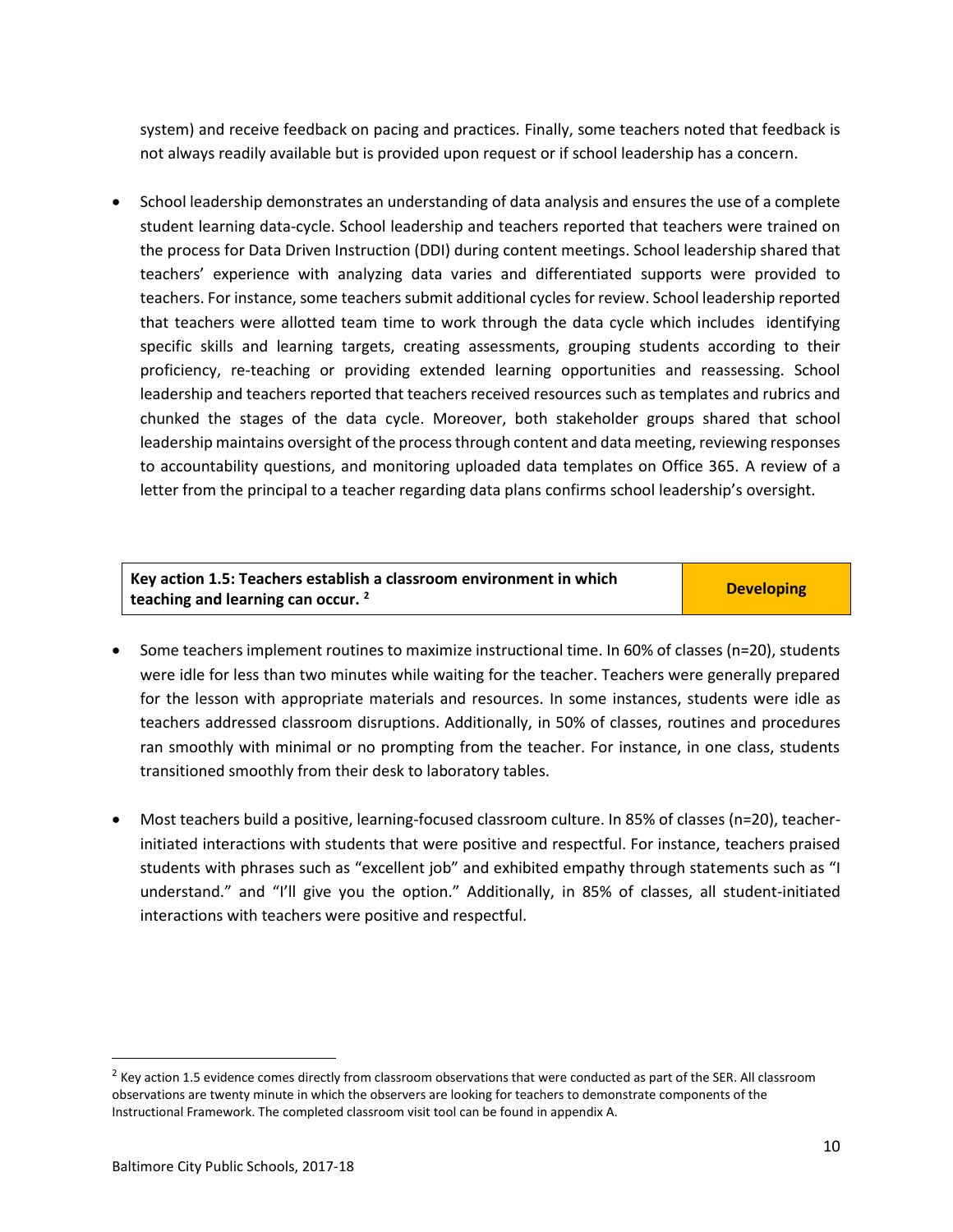• Some teachers reinforce positive behavior and redirect off task or challenging behavior when needed. In 40% of classes (n=20), teachers promoted and/or reinforced positive behavior. For example, in one class, a teacher provided incentives for good behavior. In 40% of classes, students were on-task and active participants in classwork and discussions. For example, students worked cooperatively in multiple classrooms. However some students were distracted by side conversations and cell phones. Lastly, in 55% of classes, teachers addressed behavioral issues (if any) with minimal interruption (2 minute or less) to instructional time. In most cases, teachers addressed behavior concerns quickly; however, in some classes behavioral issues were not addressed.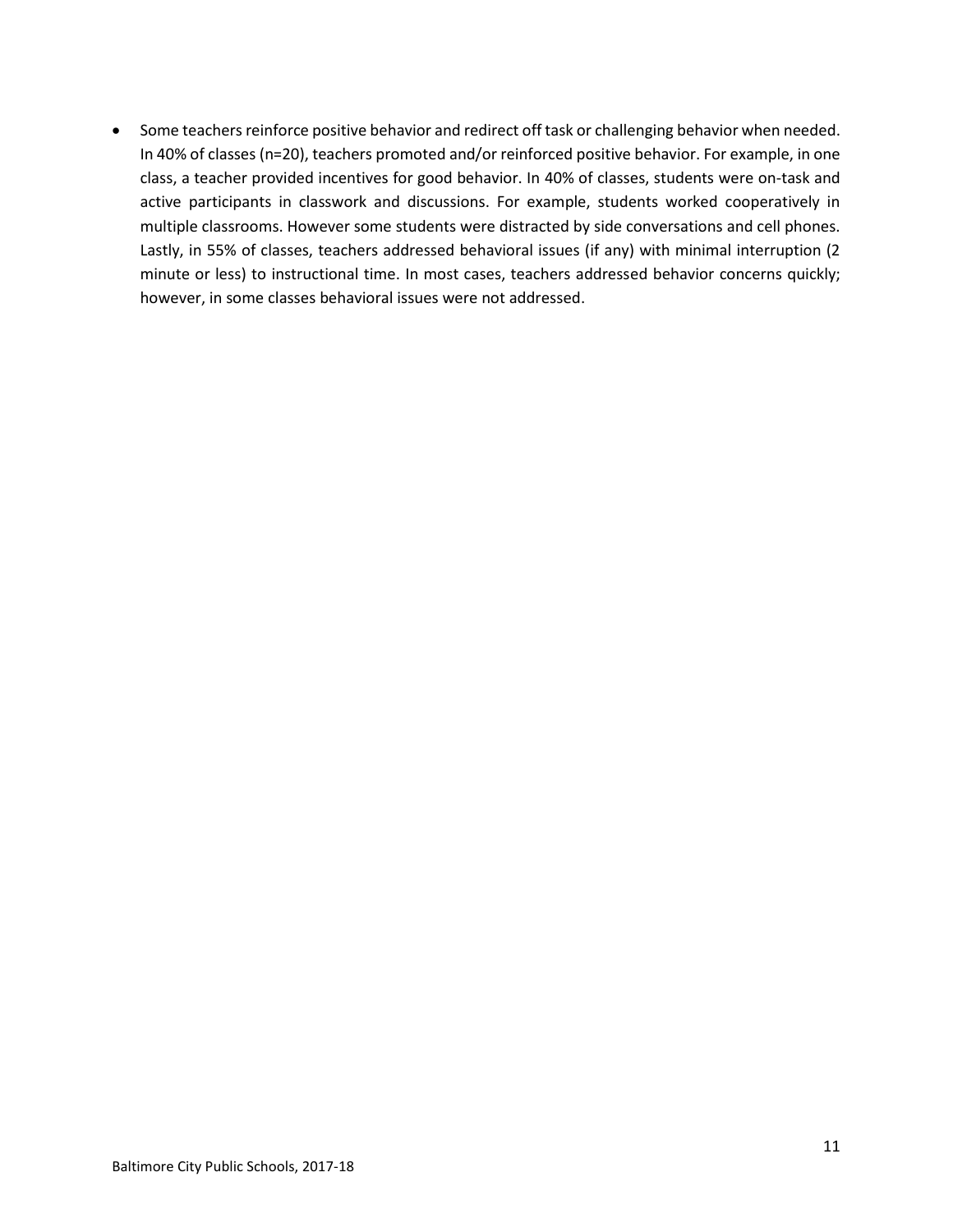#### <span id="page-11-0"></span>**Domain 2: Talented People**

**Key action 2.1: The school creates and implements systems to select, develop, and retain effective teachers and staff whose skills and beliefs represent the diverse needs of all students.**

**Effective**

- School leadership has created an organizational and staffing structure that meets the diverse needs of all students. School leadership and teachers reported that the school has an executive director (who also serves as the charter operator), principal, two assistant principals, and Deans of Students for middle school and high school. According to school leadership and the board, the school also employs a Farm Manager, Internship Coordinator, and Enrollment Coordinator. Continuing, school leadership and teachers shared that teachers serve in leadership capacities such as team and content leads. As it relates to the Student Support Team (SST), the school has a full and part time IEP chairs and special educators (who push into classes and support students). School leadership also mentioned supports through partnerships with Hope Health (mental health) and Keys Development (socioemotional support). Continuing, school leadership noted, and teachers confirmed, that middle school resource classes include visual art, vocal music, instrumental music, and theatre. Resource classes for high school students include Spanish, visual art, Art-Jazz, and physical education. Moreover, offerings such as Women and Literature, SAT prep, Believe in Music, and Career and Technology Education (CTE) programs such as Urban Agriculture, Nursing, and Construction and Design Management (CDM) are available for high school students. A review of the staff roster and a roles and responsibilities document (which aligns responsibilities with the Instructional Framework) confirm these roles.
- School leadership leverages a pipeline for staff recruitment and uses multiple measures and includes stakeholders in the assessment of candidates. Teachers reported that the school participates in the City Schools' hiring fair and other hiring fairs outside of the district. School leadership confirmed this and added that the hiring committee recruits in March and December. A review of a December 14, 2017 hiring fair flyer and March 14, 2018 hiring fair meeting agenda supports these claims. School leadership and teachers reported leveraging its recruitment strategy through partnerships with Baltimore City Teaching Residency (BCTR), Teach for America (TFA), Urban Teacher Center (UTC) and universities such as Towson and Morgan State. Continuing, both stakeholder groups, stated that the school community (school leadership, teachers, and students) participates in the assessment of candidates. According to school leadership and teachers, students facilitate school tours, participate in demonstration lessons, and provide feedback to school leadership. School leadership and teachers also reported that teachers serve on interview panels, observe demonstration lessons and make recommendations to school leadership. A review of interview questions reveals statements such as "Talk about a time when you had to work closely with someone whose personality was different from yours," and "We all make mistakes we wish we could take back. Tell me about a time you wish you'd handled a situation differently with a colleague." Teachers added that incentives are also provided to staff who refer candidates that lead to hiring. Some teachers reported that did not conduct a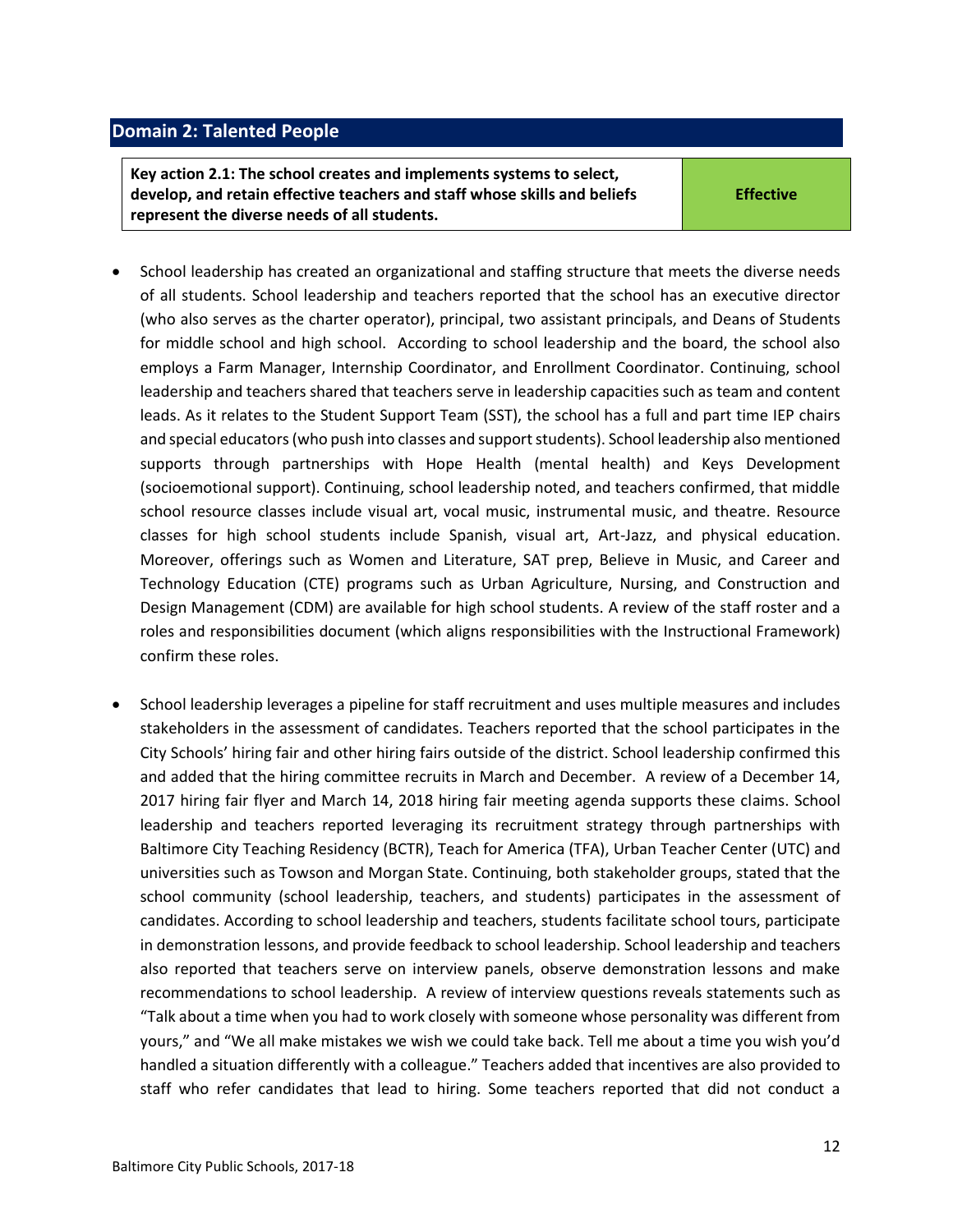demonstration lesson, nor did they have teachers on their interview panel due to their late hiring date.

- School leadership includes staff members and other stakeholders in the development and retention of effective teachers and staff. School leadership and teachers reported that the Professional Development Committee consists of teachers who identify and facilitate differentiated professional development offerings such as Data Driven Instruction, mindfulness, and PARCC trainings. Continuing, both stakeholder groups noted that teachers serve on the Instructional Leadership Team (ILT) and support as buddy teachers. A review of an email regarding the buddy teacher strategy reveals a teacher's request for assistance with the last class of the day. School leadership and teachers also shared that teachers assume leadership roles as department chairs, content leads, and team leads. A review of a Memorandum of Understanding between the school and grade level team leads lists expectations such as monitoring the Scholar Performance Plan system to ensure that each teacher on your grade level is implementing it with fidelity. Moreover, teachers reported that teachers facilitate content meetings where topics such as academic conversations, text annotation and lesson planning are discussed. A review of a September 11, 2017 Content Meeting agenda reveals topics on Individual Development Plan (IDP) Conferences, close reading, and school updates. Regarding the retention of teachers and staff, school leadership and teachers reported that the school promotes leadership opportunities for teachers. Teachers noted school leadership's openness to new ideas and a healthy balance of oversight and autonomy. Both stakeholder groups reported there is a supportive school culture where staff are celebrated and recognized as family.
- School leadership has created mentoring and/or other induction programs, when applicable, to support the development of all new teachers and staff and monitors the program's effectiveness. School leadership and teachers reported that new teachers participate in the New Teachers Institute and receive school specific support from one of two veteran teachers identified as new teacher mentors. School leadership and teachers shared that mentors meet with new teachers monthly, conduct informal observations, facilitate differentiated professional development, track interactions on I-teach (an online platform), and brief school leadership on teachers' progress. A review of an October 9, 2017 New Teacher Training agenda reveals topics on the instructional framework and formal observations. Continuing, a review of an email from the new teacher mentor shows it reviews updates to the principal regarding New Teacher Institute attendance. School leadership and teachers also noted that early career teachers are paired with a buddy teacher who also assists with instructional practices and provides feedback. Moreover, school leadership reported early career teachers have observed other classes and completed surveys to determine areas of need. Regarding induction programs, school leadership and teachers reported that new teachers to the school participate in a voluntary summer orientation to meet staff, explore the building, set up classrooms early, and receive the Green School Packet which provides information on the "Green School Way." School leadership also shared that school leadership host bimonthly debriefing sessions with new teachers as a measure of support and oversight.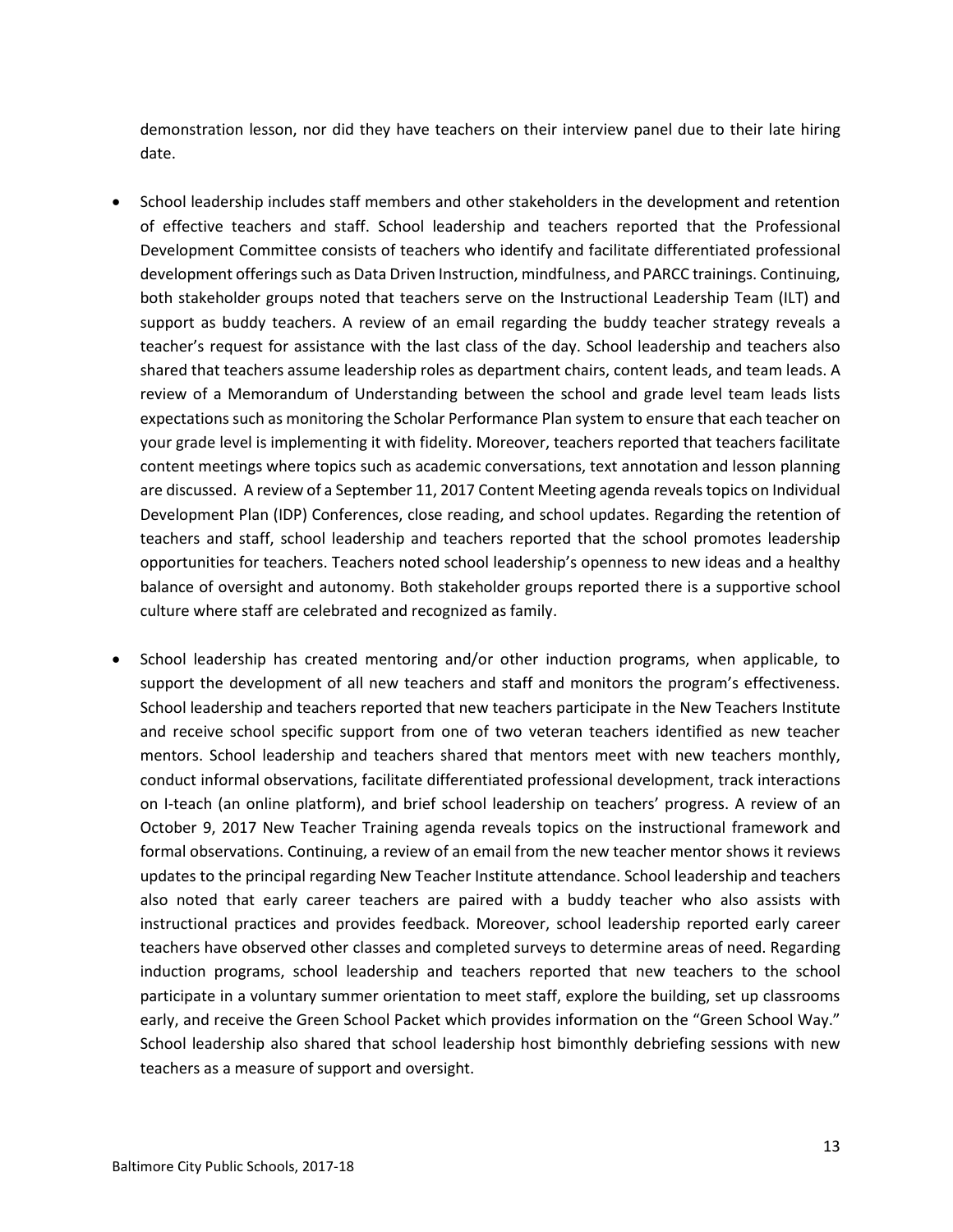**Key action 2.2: The school has created and implemented systems to evaluate teachers and staff against individual and school-wide goals, provide interventions to those who are not meeting expectations, and remove those who do not make reasonable improvement.**

- School leadership makes full use of the evaluation system to develop faculty and staff capacity. School leadership and teachers reported using the City Schools' formal evaluation system which includes teachers scheduling a date and time for their pre-observation conference to discuss the lesson plan, observation logistics, and expectations. A review of one teacher's Pre-Observation Conference Form, identifies activities to be observed, specific objectives for the activity, strategies, and special circumstances. After the observation, both stakeholder groups reported that teachers are afforded a post-observation conference to discuss the lesson, scoring, feedback, and next steps. Teachers reported that the feedback is useful and they shared school leadership's openness to hear opposing opinions on ratings. School leadership stated, and teachers confirmed, that teachers select the evaluator for their second formal observation and can participate in a third observation, if necessary. A review of one teacher's Formal Observation Report shows it provides positive feedback on the use of PARCC-style questions in the lesson.
- School leadership provides timely support and interventions to struggling teachers and staff as indicated by data and/or informal or formal observations and holds them accountable for performance. School leadership reported that struggling teachers are identified through classroom observations, assessments, and survey results. School leadership and teachers listed differentiated professional development, classroom observations, and feedback as supports for struggling teachers. A review of the professional development plan reveals opportunities for differentiated afterschool sessions. Teachers added that school leadership co-plans with teachers and establishes timelines in order to hold teachers accountable. Continuing, school leadership noted that no teachers have Performance Improvement Plans (PIPs). Further, school leadership and teachers reported that teachers self-identify when they believe help is necessary. Both stakeholder groups also mentioned the buddy teacher system which encourages struggling teachers to seek support from other teachers. A review of a January 18, 2018 email from the principal to staff reveals an offer of a buddy teacher to teachers who need assistance with lesson planning, informal feedback, and resources.
- School leadership engages faculty in a school-wide professional development plan based on identified needs and in alignment with the school's instructional vision. School leadership and teachers reported that the Professional Development Committee manages professional development offerings. Teachers added that the committee's process includes teacher input and encourages alignment to the needs of the school. School leadership added that teachers facilitated trainings such as Data Driven Instruction (DDI) and noted that the social worker facilitated a session on socio-emotional learning. School leadership and teachers also shared that teaches participated in district related trainings such as close reading and academic conversations. Moreover, both stakeholder groups,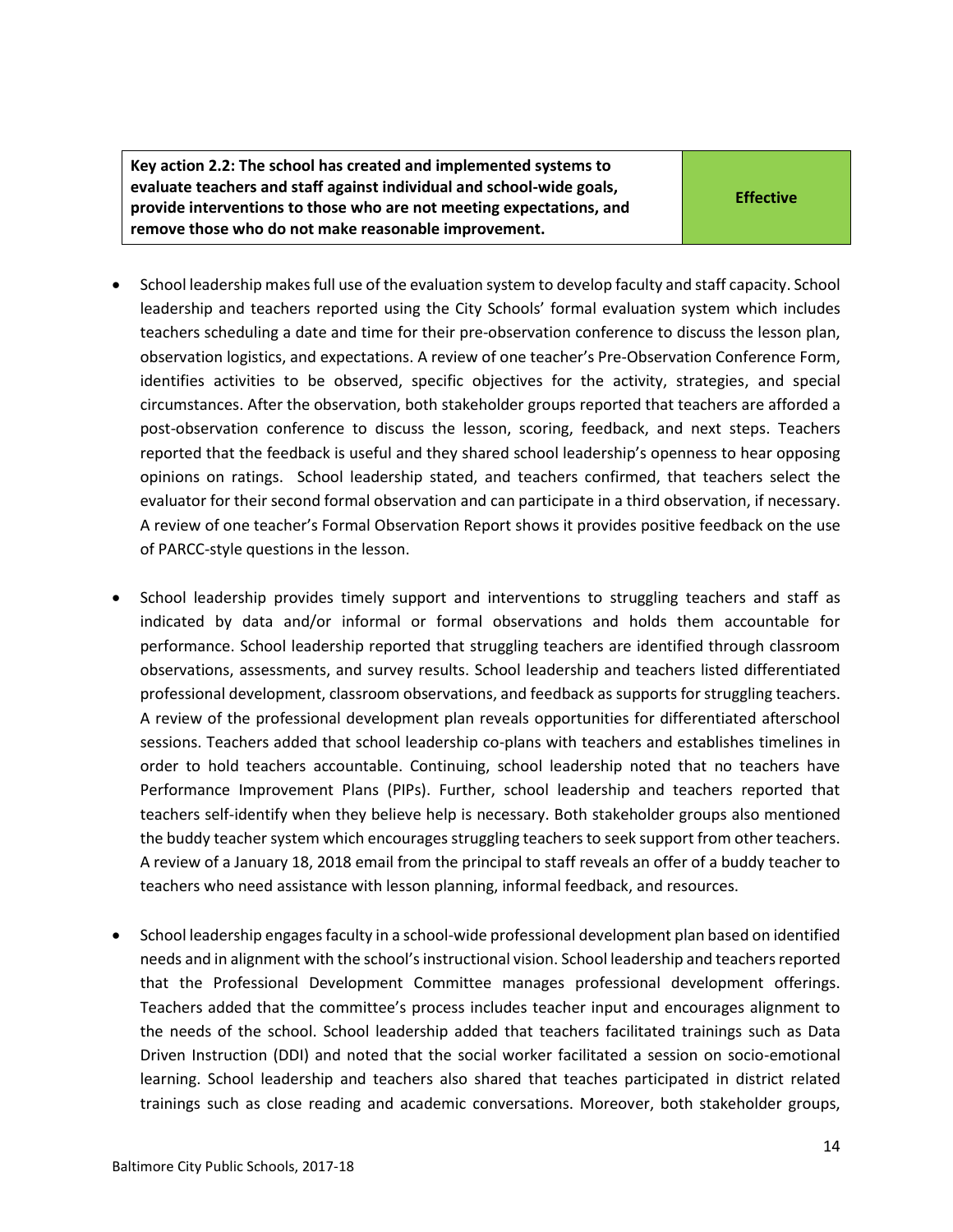<span id="page-14-0"></span>noted sessions on Growth Mindset and after school differentiated trainings on literacy and teachers' self-care. A review of the Strategic Summer Professional Plan, confirms topics such as Growth Mindset, analyzing data, and Cycles of Professional Learning based on unpacking standards.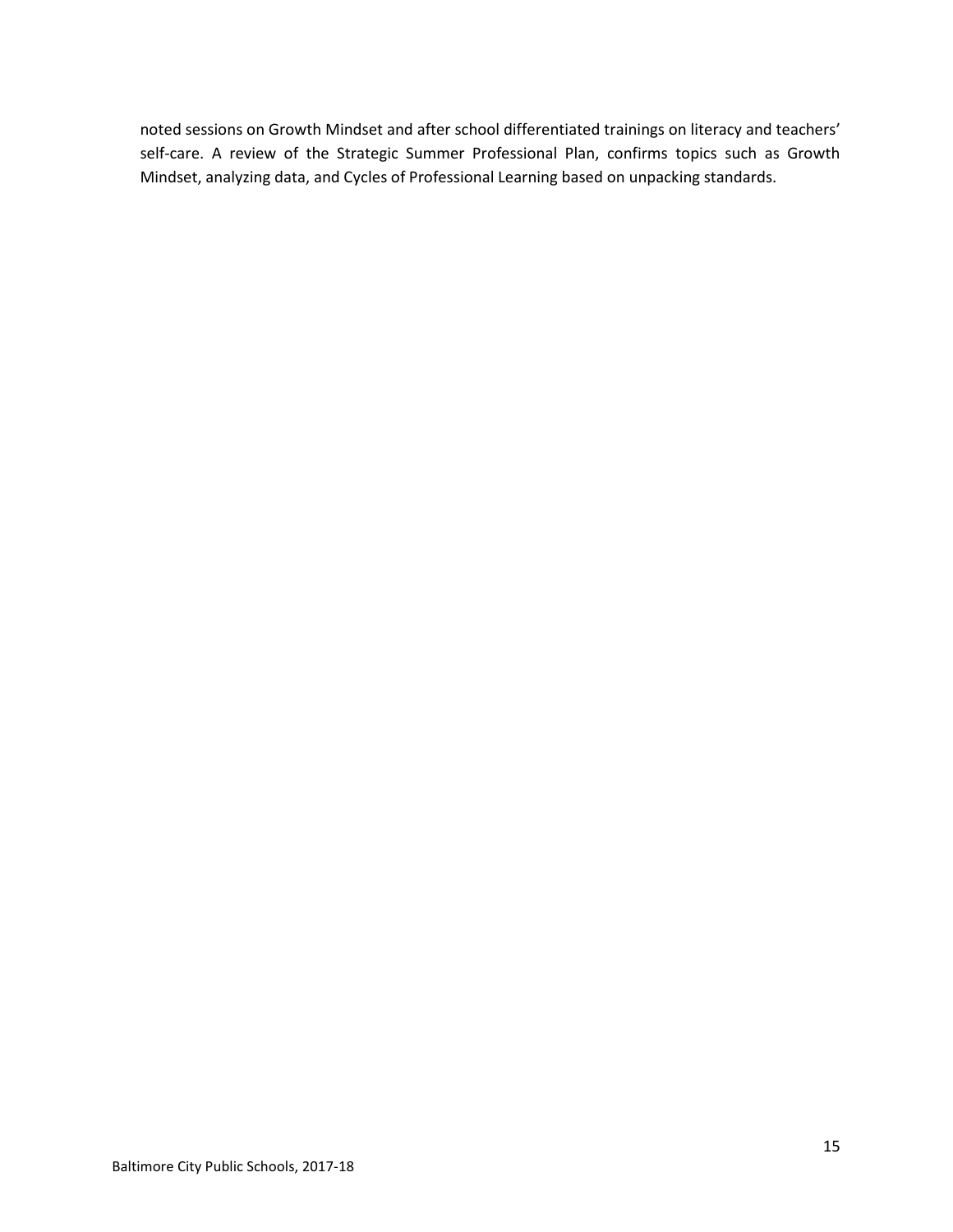## **Domain 3: Vision and Engagement**

**Key action 3.1: The school provides a safe and supportive learning example in the state of provided water and supportive reditions** of the Highly Effective environment for students, families, teachers, and staff.

- The school community shares an understanding of, and commitment to, the school mission, vision, and values, including a clear understanding of strategic goals and initiatives. School leadership, teachers, staff, and students could all speak to the school's mission, vision, and core values. According to the Student and Staff Handbook, the mission of the school is to develop scholars who will persevere in attaining scholarship and integrity graduating ready for employment and higher education. School leadership, teachers, staff, parents and students reported a focus on preparing students and college and career. Teachers and community partners reported that students are exposed to higher education through field trips and presentations. Further, school leadership and teachers noted student internships and CTE programming as methods to prepare students for college and careers. A review of the Green Street Academy Internship Program identifies the purpose, community partners, and schedule. Continuing, the handbook noted that Green Street Academy will produce active citizens who will create greener, kinder, and a more sustainable world for all. Teachers reported there are incentive programs and award ceremonies based on the core values. Further, school leadership and teachers' initiatives and programs such as Hungry Harvest, the vertical farm, community service projects and the fish pond as resources that align with the school's mission, vision, and values.
- Students, staff, and families feel physically and emotionally safe at the school. According to school leadership, teachers, community partners, parents and students, the school is physically safe. All stakeholder groups stated that the Deans of Students contribute to physical safety as well as adult presence during class transitions and dismissal. School leadership and parents also noted that members of the Kingdom Life Church direct traffic which promotes safe travels from school to home. Teachers and students also attributed physical safety to the school's uniform, visitor, and emergency drill policies. A review of school handbook notes procedures for emergency drills. A February 28, 2018 email from the principal to staff confirms communication about safety. Teachers shared that the staff use group text apps which allows staff to communicate about emergencies and other issues. Teachers also mentioned that the school has cameras, classroom doors that lock, and keycards for teachers' access to the building. Community partners confirmed teachers' keycard access. Regarding emotional safety, school leadership, teachers, parents, and students reported feeling emotionally safe. Teachers, staff, community partners and parents reported feeling comfortable expressing concerns with school leadership. Students reported having an adult in the build with whom they can confide. Teachers shared that school leadership has an open-door policy and builds relationships with stakeholders. Parents reported that the school resolves conflicts and there are no issues with bullying. Students shared that counselors are available and mentioned a specific occasion when grief counselors were brought in. Finally, school leadership also identified the mental health and socioemotional support from partners like Hope Health and Keys Development.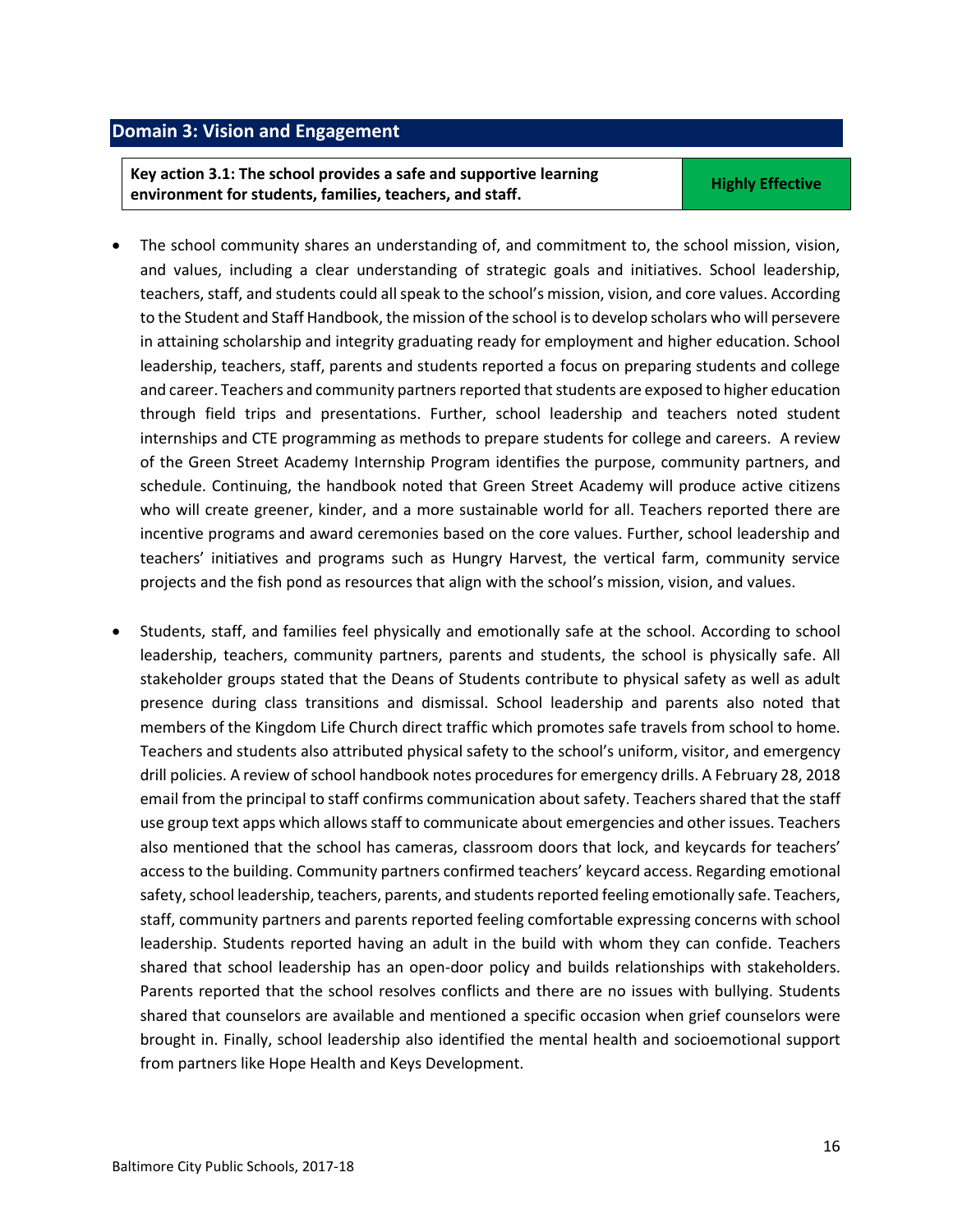- School leadership establishes structures for the acknowledgement and celebration of student, faculty, and staff success. Teachers reported that the Scholars Committee is responsible for ensuring that students are celebrated on a regular basis. School leadership, teachers, community partners, parents and student reported that the school hosts quarterly student award ceremonies to recognize academic achievement, attendance, improvement, athleticism, and adherence to the school's core values (perseverance, integrity, scholarship, citizenship and sustainable). School leadership and teachers added that College Decision Day is the occasion when students are recognized for earning scholarships and acceptance into colleges and universities. A review of an April 24, 2018 email from school leadership to the College Bound Foundation provides a list of students who have been accepted to colleges and universities. School leadership added that students were highlighted on FOX-45-Bet on Baltimore for participating in an entrepreneurship program in New Orleans, Louisiana. Moreover, school leadership, teachers and students stated that students are acknowledge at student performances such as the Winter and Spring Concerts and the Black History Program. A review of the Winter Fine Arts flyers indicates the event occurred on December 14, 2017. Continuing, school leadership and parents also mentioned the student internship programs. Lastly, teachers, parents and students noted Friday Fun Days and PARCC pep rallies. A review of an April 12, 2018 ILT agenda reveals the group was planning for the PARCC rally. Regarding the acknowledgement of faculty and staff success, school leadership reported that there is a committee designated for staff celebrations. A review of a November 18, 2018 email from the principal to staff reveals a request for ideas for the holiday staff celebration. School leadership and teachers reported that teachers can earn points for preparedness and classroom management toward Friday incentives such as gift cards. Continuing, school leadership and teachers shared that teachers are acknowledged in emails and during morning announcements and staff meetings. Lastly, school leadership and teachers reported that school leadership recognizes a teacher of the month and facilitates team building events such as staff pot luck, Wild-out Wednesdays, and afterschool outings.
- The school develops systems that proactively attend to individual students' social and emotional needs. School leadership, teachers and students reported there are mentoring programs facilitated by Kingdom Life Church and KEYS Development. School leadership stated that the SST Chair mentors girls on topics such as confidence and dating. Student Support Team meeting agendas reveal socioemotional supports that are provided to students including tiered strategies and procedures. Teachers confirmed this support and added that Hope Health provides counseling and facilitates class lessons on bullying. A review of the Hope Health weekly schedule reveals they provide 45-minute session blocks. Students also shared that high school students mentor middle school students as part of the Book Nook Program. Teachers, staff, parents, and students mentioned that sports teams assist in addressing students' social and emotional needs. A review of the Green Street Academy Athletics document identifies schedules for 9 middle school teams and (e.g. lacrosse, basketball, cheerleading, volleyball) 8 high school teams (e.g. basketball, track and field, cheerleading, volleyball). Moreover, teachers added that the Believe and Music Program allows students to address socio-emotional needs through artistic expressions.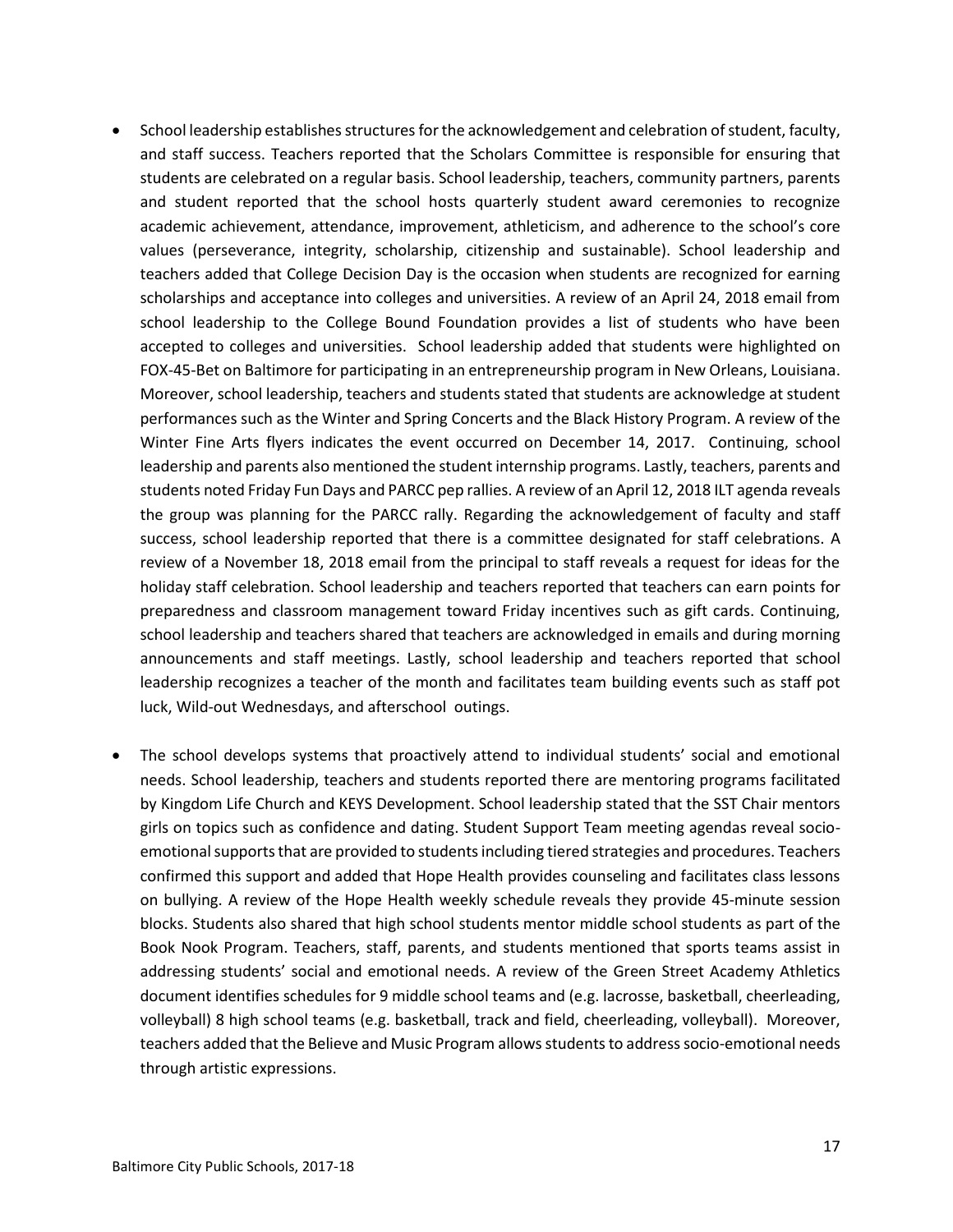**Key action 3.2: The school cultivates and sustains open communication and decision-making opportunities with families about school events, policies, and the academic and social development of their children.**

**Effective**

- The school uses multiple strategies, languages, and vehicles to communicate information about school progress, policies, events, and the academic and social development of students to families and the community. According to school leadership, teachers, parents and students, the school's communication methods include Parent Link messages, individual phone calls, text messages, flyers, and emails. A review of Middle School Orientation, 9th Grade Summer Transition, and Living in Hope advertisement confirms the school's communication through flyers. Teachers added that they make positive phone calls to students' home weekly. A review of the high school call log confirms this practice. School leadership, community partners and parents also noted that information is shared through face-to-face conversations. School leadership, parents and students listed online platforms such as ClassDojo, WhatsApp, and Facebook as additional communication methods. Lastly, community partners reported that they receive information from the Internship Coordinator.
- The school establishes a regular structure for two-way communication, which facilitates opportunities for families and the community to participate in, or provide feedback on school-wide decisions. School leadership, teachers, community partners and student reported that the school hosts School Family Council (SFC) meetings where families and community members can receive updates from school committees, learn of opportunities to support, and provide input on school decision such as the Title I Parent Involvement plans and school budget. A review of the October 2017 SFC meeting agenda reveals topics on Family Fun Day, Parent GED classes and community service hours. Teacher and students also noted events such as parent teacher conferences and Back to School Nights as additional opportunities. A review of the Parent-Teacher Conference form provides information on student strengths, concerns and ideas for parents.
- School leadership establishes multiple structures for frequent communication with teachers and staff members regarding policies, progress, and school culture. School leadership and teachers reported communication through staff meetings, morning announcements, text messages, Parent Link, and the WhatsApp. Community Partners confirmed the use of the WhatsApp. Continuing, school leadership and teachers also noted communication through email, Facebook, and the Deans Daily Digest (3D). Reviews of This Week at Green Street Academy (weekly emails from the principal to staff) confirms communication on topics such as progress reports, student celebrations, assessment schedules and other reminders.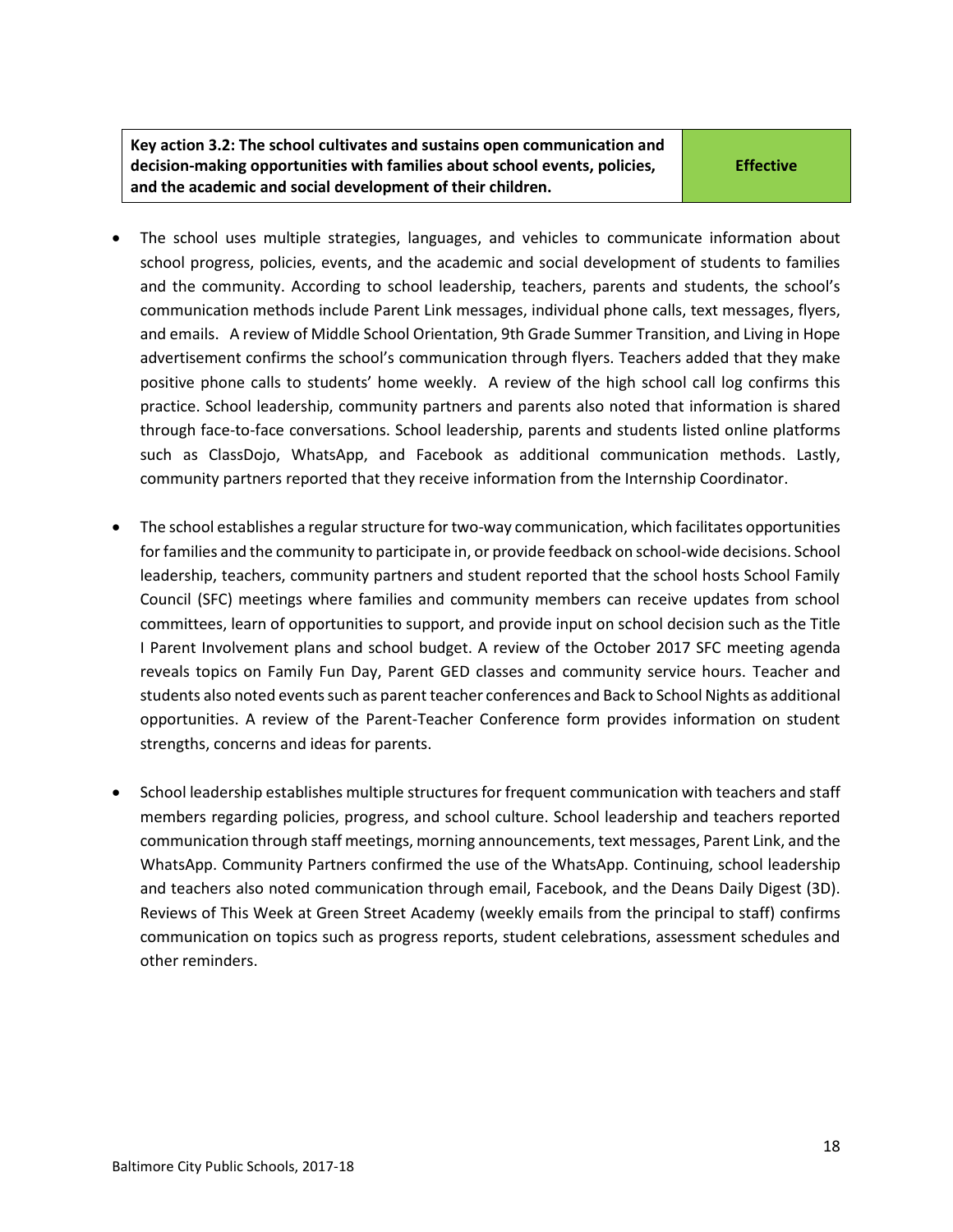#### **Key action 3.3: The culture of the school reflects and embraces student, staff, and community diversity. Effective**

- School leadership, teachers, and staff build strong relationships with families and community stakeholders from diverse backgrounds. School leadership, teachers and parents reported that the school partnered with Kingdom Life Church for the Back to School Night event which included a community cookout, music, and distribution of school supplies. A review of the Back to School flyer confirms the event occurred on August 25, 2017. Teachers, parents, and students also noted a community walk event sponsored by the school. School leadership confirmed the community walk and added that men of the community linked arms as a symbol of unity and love on the morning of the first day of school. A review of the Human Chain flyer confirms advertisement of this event. School leadership stated that parents attended the board's strategic planning meeting and provided input on family engagement programming through the parent involvement surveys. A review of the Title I Parent Involvement Meeting survey reveals questions regarding the school compact, Title I programming, and spending. School leadership, teachers and students noted that the school also hostsfamily events throughout the school year such as the PARCC breakfast, Get Fit Night, and Culture Night. A review of Parent Spring PARCC Breakfast Celebration flyer confirms that the event occurred on March 30, 2017. Moreover, teachers, parents and students identified the food pantry and the Hungry Harvest programs as other opportunities to build relationships.
- The school's curricula, resources and programs consider cultural, socioeconomic and some linguistic diversity. School leadership and teachers reported that classes such as journalism, creative writing, and Believe in Music (which showcases music from around the world) support cultural diversity. Students also mentioned music classes and added they have also learned about the cultures of Kenya and Ghana through dance. School leadership and teachers added that the principal promotes the integration of culturally relevant texts within the classroom. School leadership, teachers, parents, and students reported that students visited the Chesapeake Bay (Street to Stream Program), Baltimore Museum of Industry, African American Museum and colleges and universities (Lincoln, Bowie State, St. Mary's, and Towson). A review of an April 30, 2018 email reveals transportation request for the field trip to the National Museum of African American History. Moreover, school leadership and teachers reported that students visited New Orleans to learn about entrepreneurship (Bet on Baltimore Program). Community partners confirmed the school's participation in the Bet on Baltimore Program. School leadership, teachers and students also noted programs on sustainability (such as the vertical garden), black history, and college preparedness. A review of the Black History Program confirms the event occurred on February 27, 2017. Parents highlighted UMB (University of Maryland, Baltimore) Cure Scholars Program which provides students with hands-on experience in research, STEM, and healthcare fields. Regarding socioeconomic diversity, teachers, parents, and students reported that the school distributes food as a part of the Hungry Harvest (discounted cost) and Maryland Food Bank programs, in addition to maintaining a uniform closet for students. School leadership confirmed these programs and added that school uniform vouchers were provided to families at the start of the school year. School leadership and teachers added that partners such as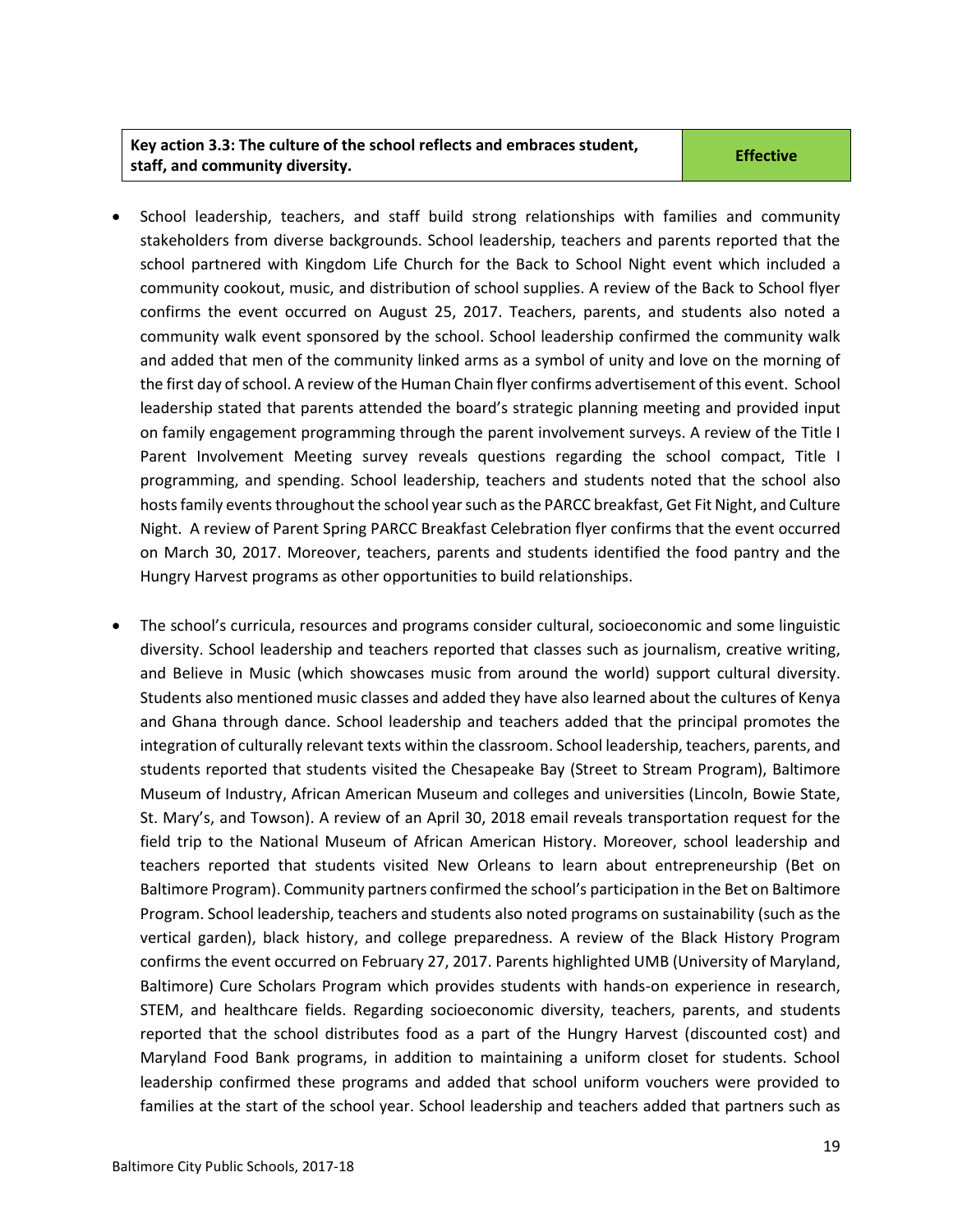Kingdom Life (donates school supplies and support food distribution), The Fund (purchases uniforms) and Hope Health (connects families with resources) also support socioeconomic diversity. As it relates to linguistic diversity, school leadership, teachers, parents and students reported, and a review of the school schedule confirmed, that Spanish is offered for high school students; however, no foreign language courses are available for middle school students.

 The school maintains a positive school culture and climate. According to school leadership and teachers, the school culture and climate is influenced by the school's core value system. School leadership mentioned that students earn merits for adhering to the school's core values. A review of the Scholar and Family Handbook confirms the incentives associated with the school's core values. Teachers also shared that core values are discussed in classrooms. School leadership added that teachers participated in trainings on mindfulness to better support the socio-emotional needs of students. Teachers reported that school administrators set high expectations for students, deescalates issues and maintains a structural balance between discipline and learning. Teachers, parents, and students described the school as a family-oriented environment where people are smiling and welcoming. The site team observed a well-lit clean environment with student work posted in classrooms and no students in the halls beyond transitioning to classes. Moreover, the school maintains a Koi pond and solar panels which aligns with the core value associated with sustainability.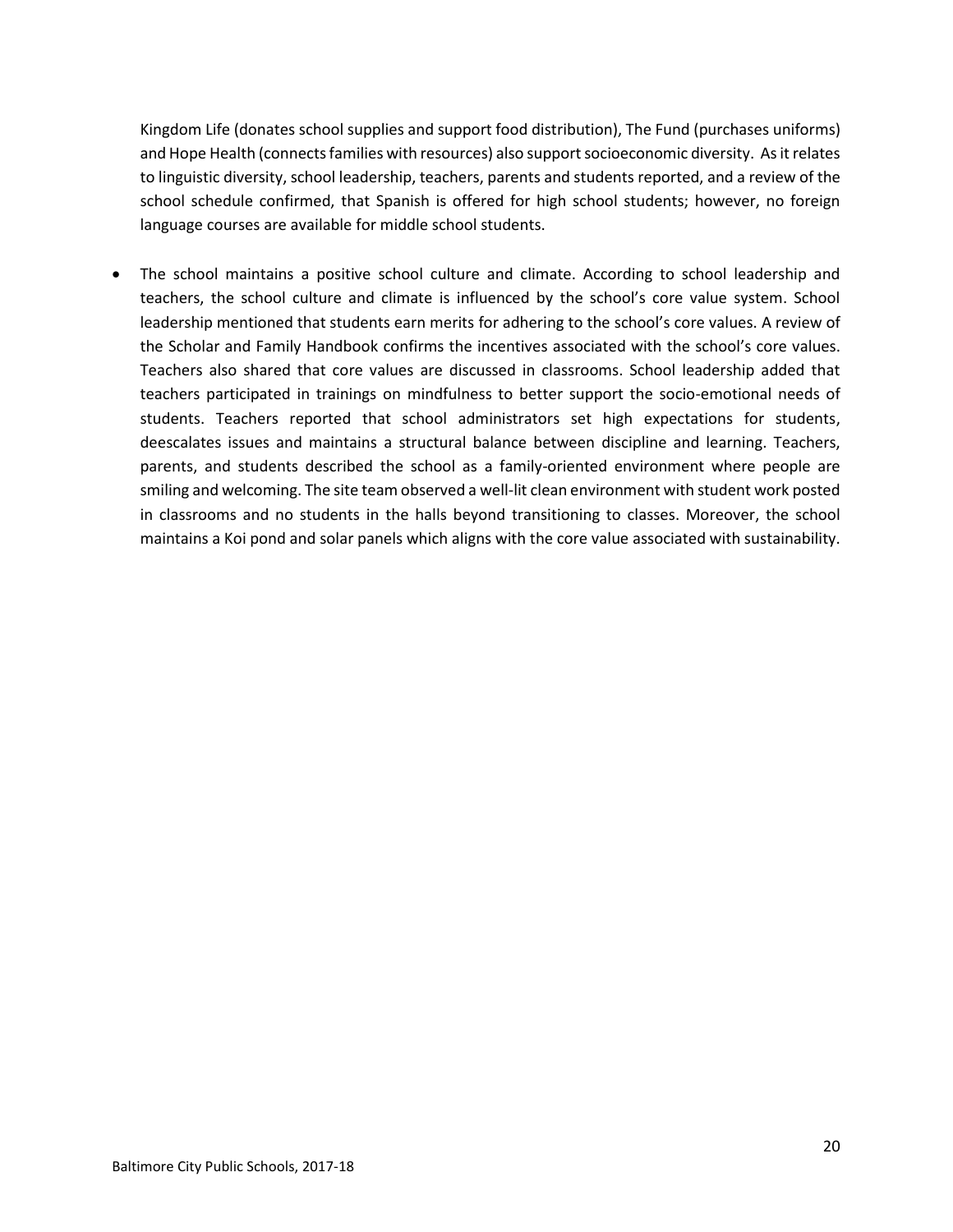#### <span id="page-20-0"></span>**Domain 4: Strategic Leadership**

**Key action 4.1: The school establishes growth goals that guide strategic planning, teaching, and adjusting of practice to meet student needs. Effective**

- School leadership and teachers establish goals for the improvement of student learning that are measurable and aligned to student need and school improvement. School leadership and teachers reported the following goals: (1) 1.5 year's growth in literacy and mathematics on the iReady assessment for students functioning a year or more below grade level, (2) .75% year's growth in literacy and mathematics on the iReady assessment for students functioning on grade level, and (3) an attendance goal of 94%. Some teachers could not confirm exact percentage of the attendance goal, but all were aware of an attendance goal. School leadership added they are also using City School's goals on writing; however, no other stakeholder group referenced a writing goal. A review of the principal's Student Learning Outcomes identifies student group goals: 1) 70% of scholars in grade 6-8 that are 2 or more years below will show1.0 years of growth as measured from Admin I to Admin III by the iReady assessment mathematics, and 2) 30%of scholars in grades 6-8 that are 1 year below will show .75 years of growth as measured from Admin I to Admin II by the iReady assessment in mathematics. Lastly, school leadership stated that school goals were established last year after the school administrators reviewed the data. Continuing, school leadership stated the goals were then shared with the Instructional Leadership Team (ILT) and all teachers to ensure that goals were reasonable.
- School leadership ensures the alignment of some school goals, action plans and key priorities. School leadership and teachers reported strategies for reaching the goals include an emphasis on writing across content areas, assessing student knowledge with PARCC-formatted exit tickets and participating in Cycles of Professional Learning (CoPL) based on close reading strategies and academic discourse. A review of professional development plan confirms the focus on close reading. Teachers added that the school offered Saturday School and peer tutoring in support of goal attainment. Regarding supports for the attendance, school leadership reported that the school sends text messages to students with attendance concerns, sends monthly attendance letters to parents, facilitates Student Support Team (SST) meetings, and initiates truancy court proceedings. Teachers added that teachers monitor student attendance through Infinite Campus, share information with administrators, and call parents. Moreover, teachers shared that the attendance committee makes home visits (with support from Kingdom Life Church) and incentivizes attendance through field trips and award ceremonies. Finally, some focus groups did not identify specific key priorities in support of the mathematics goal.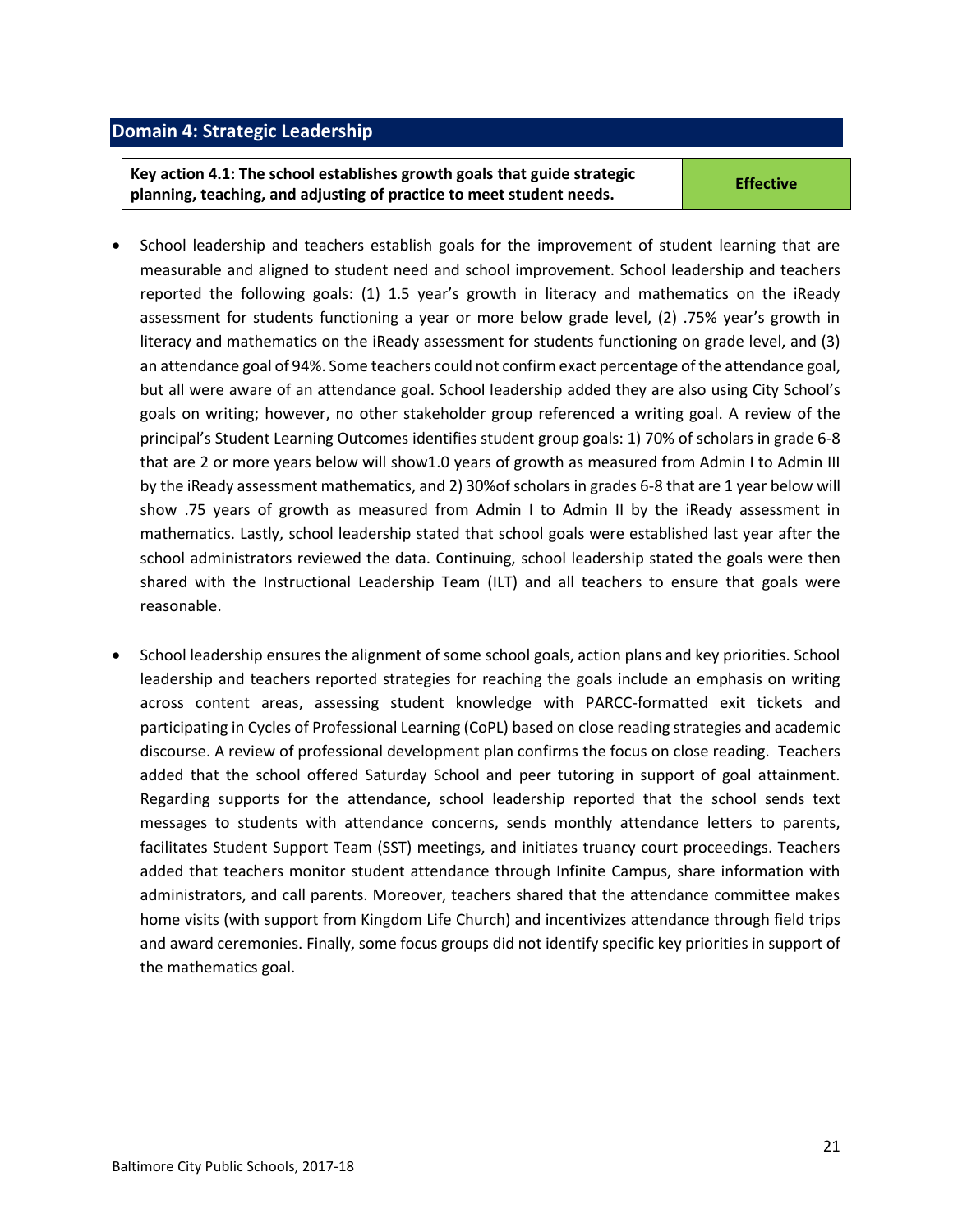School leadership and staff participate in regular analysis of school-wide data and revisit and adjust action plans as needed. Teachers reported that the school reviews schoolwide assessment data such as iReady and PARCC results as well as informal observation data and learning walk trends. School leadership reported that the Instructional Leadership Team reviewed schoolwide goals and introduced strategies such as the Book Nook, increases in the number of home visits (facilitated by Kingdom Life), and Saturday School. A review of a September 2017 ILT agenda notes topics such as module reviews, schoolwide goals, and performance level indicators. Teachers confirmed that the Instructional Leadership Team reviewed schoolwide data and added that the data was used to determine professional opportunities for staff. Teachers also added that teachers review class data cycles as they relate to school wide goals. A review of a December 11, 2017 ILT data meeting agenda shows it includes topics such as Strengths, Weaknesses, Opportunities and Threat (SWOT) analysis and data review (attendance, academics, behavior).

**Key action 4.2: The school allocates and deploys the resources of time, staff talent, and funding to address the priorities of growth goals for student achievement.** 

**Effective**

- Budget distributions and resource allocations always support teaching and learning. Teachers, students, and parents shared that staffing is sufficient. In terms of staffing, school leadership reported that a long-term substitute teacher supports the Construction Design and Management class. Teachers added that the school has employed a full time social worker and psychologist and the school also leverages its partnerships with organizations such as Hope Health for additional staff. Further, teachers stated that staff vacancies are filled quickly. Regarding materials and supplies, school leadership, teachers, parents, and students reported that materials and supplies are sufficient. Parents added that teachers also receive materials through partnerships. Teachers stated that they can submit an email request to receive supplies from school leadership. A review of an April 13, 2018 email from the principal encourages teachers to submit supply lists in preparation for the upcoming school year. As it relates to technology, school leadership, teachers, parents, and students noted that technology is also sufficient. Teachers, parents, and students mentioned that classrooms are equipped with smartboards, projectors, and computers. Continuing, teachers, parents and students noted that the school also has computer labs, a media center, and computer carts.
- School leadership leverages teacher and staff talent, expertise, and effectiveness by delegating essential responsibilities and decisions to appropriate individuals. Teachers reported that there is an expectation that teachers are required to do more than teach. School leadership and teachers reported that staff and teachers are members of school committees (e.g. student engagement, professional development, scholar celebration, and advisory board), serve as coaches of sports teams (e.g. football, volleyball, track, and lacrosse), and facilitate afterschool clubs (e.g. band, drumline, chorus, and naturalist). Agendas from committees including Advisor, Attendance, Students in Need and Professional Development Committee confirm teachers' participation in these groups. Teachers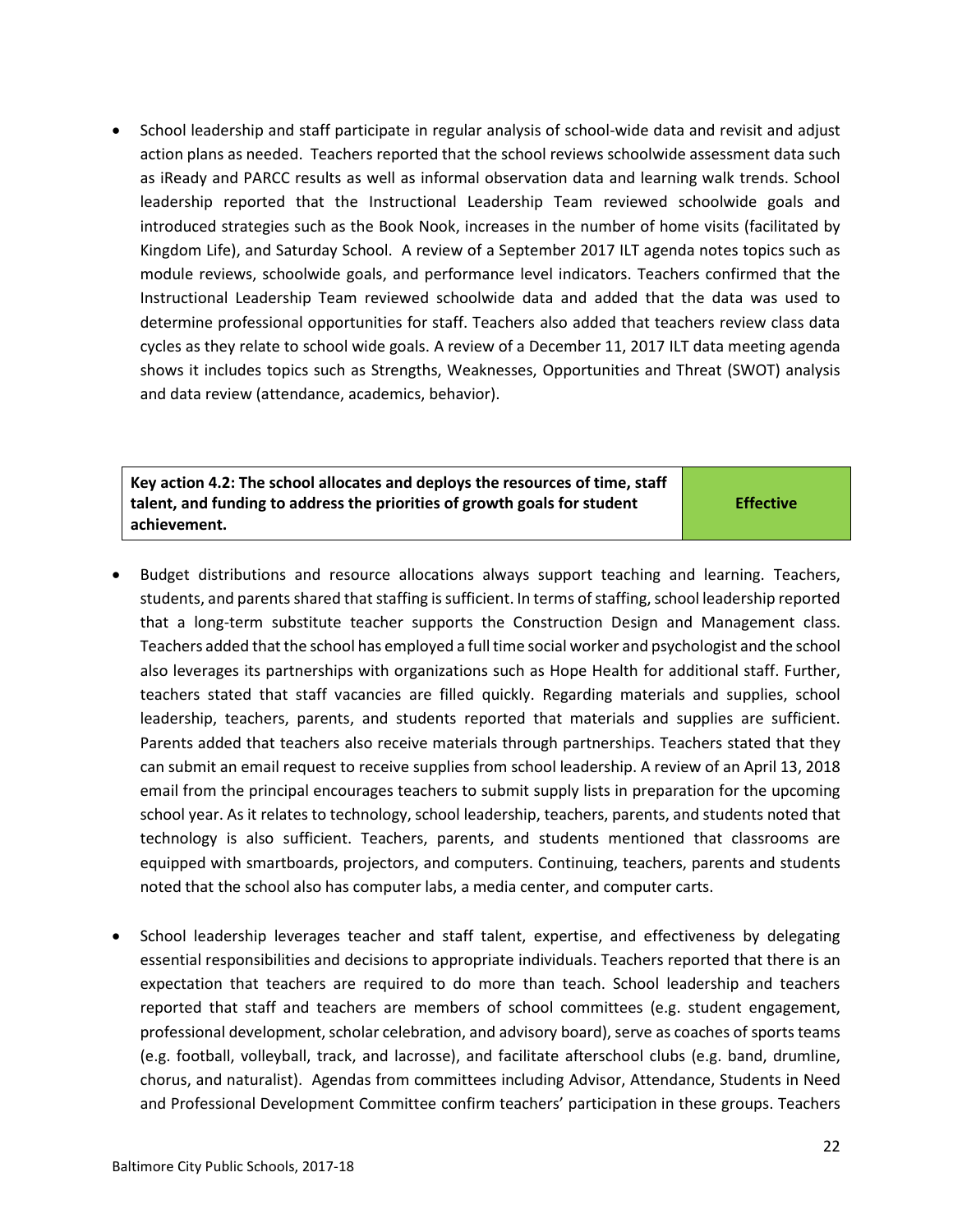added that staff and teachers also participate on the Instructional Leadership Team, serve as department chairs, participate in hiring, and support the School Family Council.

- School leadership consistently provides and focuses common staff time on instructional practices and development in support of student achievement. School leadership and teachers reported that teachers participate in weekly content team meetings and biweekly meetings with the principal to discuss topics such as instructional cycles and strategies, standard-objective alignment, and PARCCformatted exit tickets. A review of one content team meeting agenda reveals topics on close reading and four phases of learning. School leadership added that general educators also have opportunities to plan with special education instructors. Teachers also reported that school leadership facilitates schoolwide meetings to discuss topics such as lesson planning, peer observations, and close reading.
- The school collaborates with families and community partners to garner resources to meet the needs of students and the school. School leadership reported that volunteers adhere to the volunteer policy set by the district. School leadership, teachers, community partners, parents, and students reported that families support school events and programming in a variety of ways such as chaperoning field trips, distributing food for the food pantry, coaching sports teams, and decorating for student performances. Further, school leadership noted that families support small group instruction, participate in the Book Nook program, and serve as greeters. Teachers added that families aid the cheerleading squad, provide clerical assistance, and support afterschool transitions. Students shared that parents also volunteer to deliver motivational speeches to students about careers. As it relates to community partnerships, school leadership reported that the Internship Coordinator fosters relationships with partners. Community partners confirmed the support of the Internship Coordinator. School leadership, teachers, parents, and students reported partnerships with Kingdom Life Church (donations, mentoring and tutoring), the Maryland Food Bank (food pantry), Johns Hopkins University (student internships), the University of Maryland (research, STEM, and healthcare career resources), and Bet on Baltimore (student entrepreneurship and networking). Community partners confirmed the partnership with Bet on Baltimore. School leadership and teachers also added partnerships with Keys Development (socioemotional supports), Hope Health (mental health services), the Akoben Foundation (socioemotional support), Hungry Harvest (fresh foods access) and Believe in Music (self-expression and community engagement through art). The school operator confirmed partnership with Hope Health and Kingdom Life Church. Teachers and parents mentioned support from Under Armor (school uniforms). Teachers and students also mentioned the Urban Alliance (student internships) and Constellation Energy (energy conservation and student internships). Community partners confirmed the partnership with Urban Alliance. Finally, school leadership and the school operator confirmed the partnership with Constellation Energy.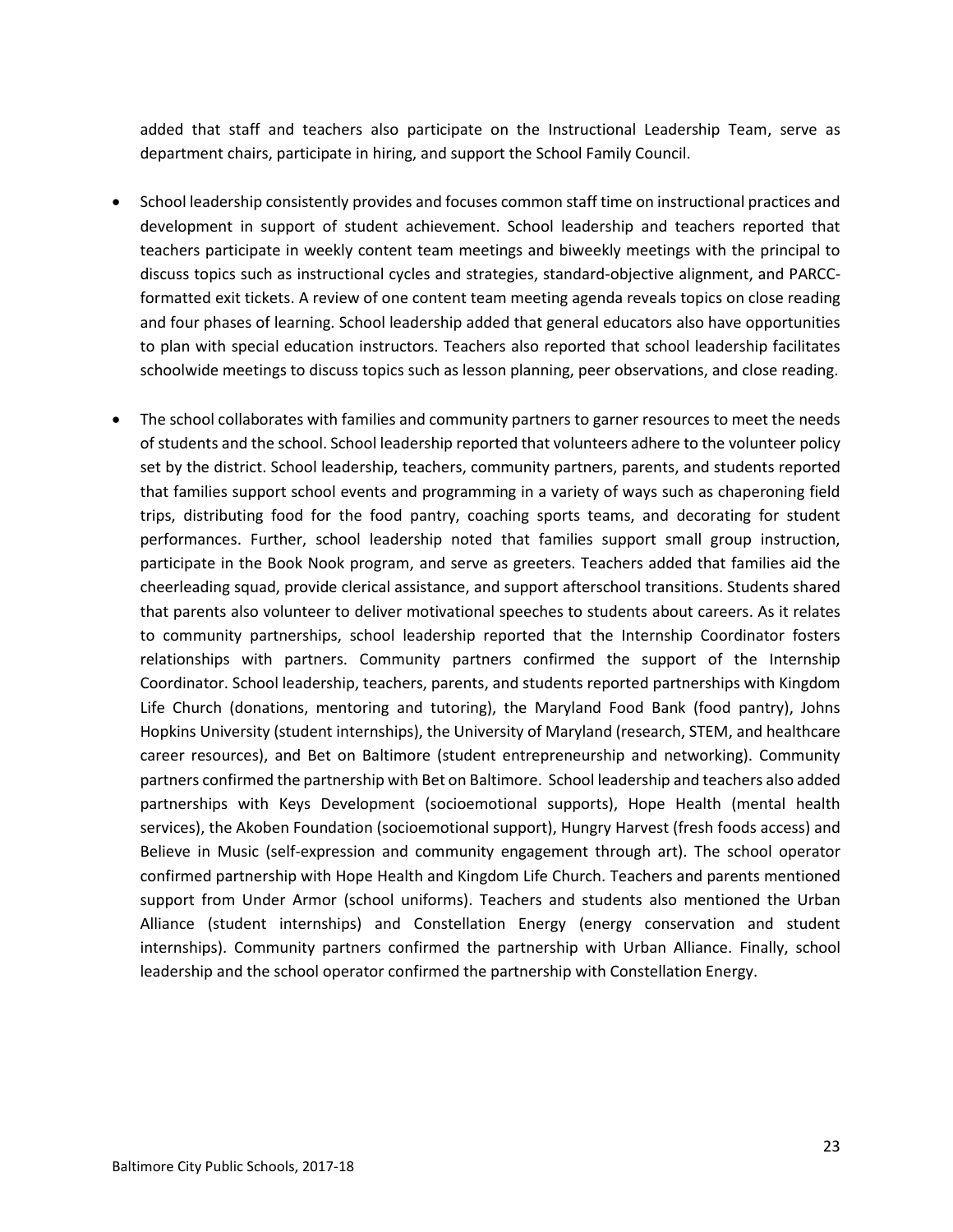- The governing board and operator maintain essential knowledge of the school and provides oversight of the academic program. The board reported a focus on literacy and math performance, assessment data, SPM (School Performance Measures) results and teacher turnover. The board reported that the executive director and principal keep them apprised of academic and operational issues through board meetings. The school principal reported, and the executive director and board focus group confirmed, that the principal presents to the Green Street Academy Board at strategic planning meetings (teachers, parents, and students also attended) and monthly board meetings to share information regarding school goals, assessment data (i.e. iReady, benchmark, PARCC), and School Performance Measures (SPM) (which allows the school to compare its performance with other schools in City Schools). A review of the board meeting schedule confirms the monthly meeting dates. A review of the August 23, 2017 board meeting agenda reveals topics on school updates, PARCC results, internships, and financial updates. The principal also noted that the board reviews the school's goals and may suggest modifications or additional resources such as the Book Nook, expanding the Career Technical Education (CTE) program to include Construction Design Management (CDM) program, and credit recovery through Calvert Educational Services. The executive director confirmed the focus on Construction Design Management. Moreover, the principal reported that board feedback is then conveyed to school leadership. According to the executive director, the board performs school walkthroughs and classroom observations. The principal confirmed the school walkthroughs. Continuing, the executive director noted meeting with the principal daily, attending school administration meetings, reviewing minutes from Instructional Leadership Meetings and sharing assessment data and other school updates with the board. The principal confirmed meeting with the executive director daily.
- The governing board and operator provide financial oversight by monitoring the school's financial records and ensuring that the school remains fiscally viable. The principal, executive director and board reported that the board has partnered with Ed Ops to assist the executive director (who manages school operations and fundraising) and the board treasurer with accounting practices. The board reported that the principal and executive director provides monthly financial updates at board meetings. A review of board agendas from August 2017 through April 2018 and a December 2017 financial report confirms that the board receives regular financial updates. Continuing, the executive director reported that the board makes short term (annual) and long term (five year) projections based on student enrollment trends, Fair Student Funding, and fundraising initiatives to ensure fiscal viability. The principal and board confirmed this practice. Regarding short term projections, the principal and executive director stated that the budget process includes receiving budget projections from City Schools, considering implications on grade/class configurations, developing a composite report, soliciting feedback from the school community, conveying school needs and community input with the board and submitting a finalized budget to the district. According to the principal, executive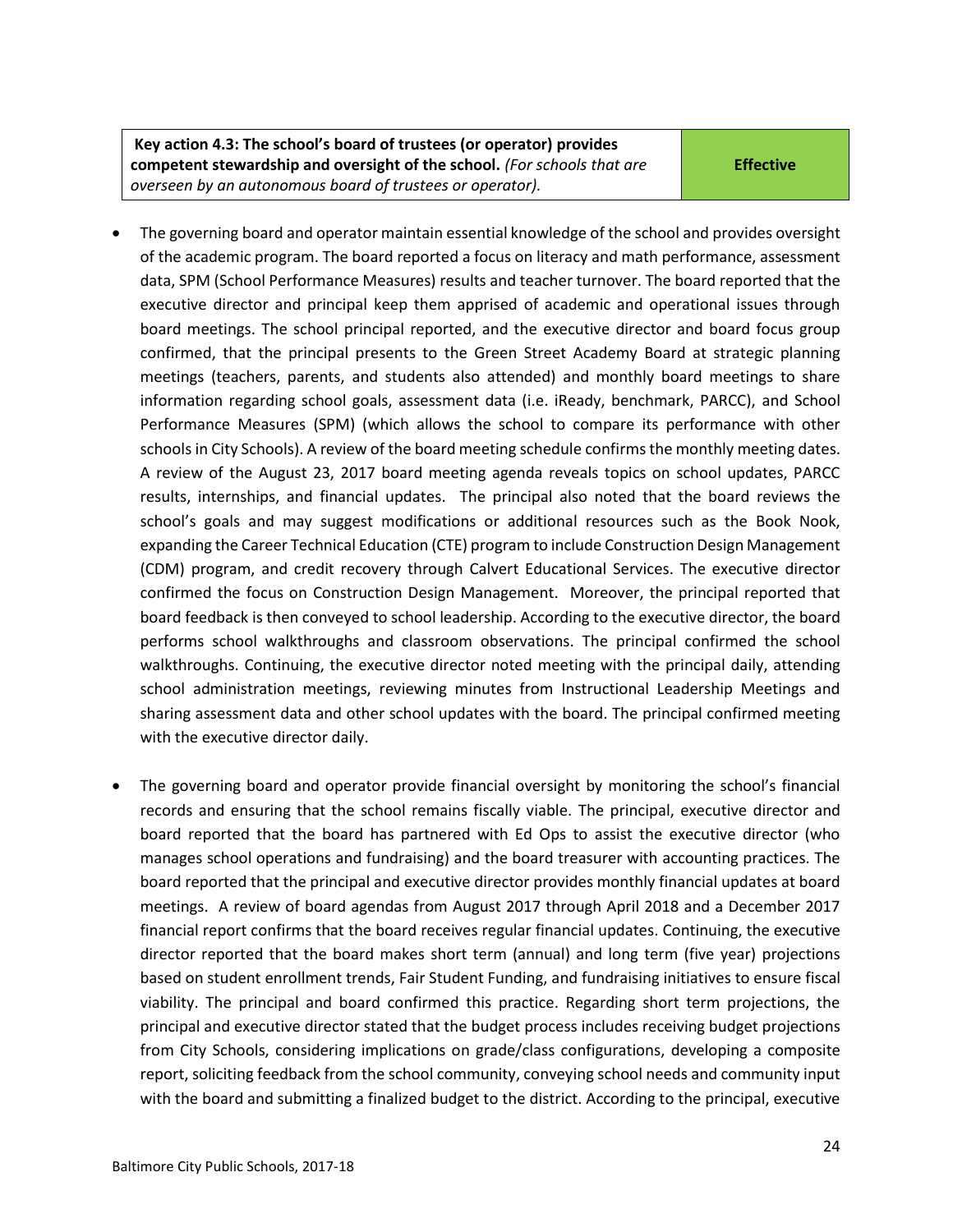director and board, the school has a positive debt ratio, at least thirty days cash on hand, no unexpected expenditures, and received no cash advances from City Schools. Moreover, the principal and board reported that the school obtained a bond to make capital improvement for the expansion of its Career Technology Education programs. Finally, the board reported that it financed staff positions such as the Farm Manager, Internship Coordinator, and Enrollment Coordinator.

<span id="page-24-0"></span> The governing board and operator maintain effective governance practices to ensure organizational viability, including the systematic selection and oversight of the school leader. The principal and executive director reported, and the board confirmed, that the board consist of eleven members which includes a co-chair model, an executive director, and a treasurer. The executive director also reported that the board has no teacher, parent, or student members, but solicits community input on its strategic plan through the School Family Council structure. The board noted that new board members are recruited based on the individual's skill set and organizational needs. The executive director confirmed this recruitment strategy and added that four board members were recently installed. Continuing, the executive director stated that the board's bylaws excludes term limits. The board confirmed and added that bylaws are being rewritten. Regarding oversight of the school leader, the principal and executive director reported to meeting daily. Moreover, the principal and the executive director also noted that the executive director evaluates the principal's performance with the City Schools' Leadership Framework and shares with the board. A review of the principal's evaluation report confirms the use of the City Schools' Leadership Framework. According to the principal, operator and board, the co-chairs of the board evaluate the success of the executive director in August based on a predetermined scope of work related to school operations.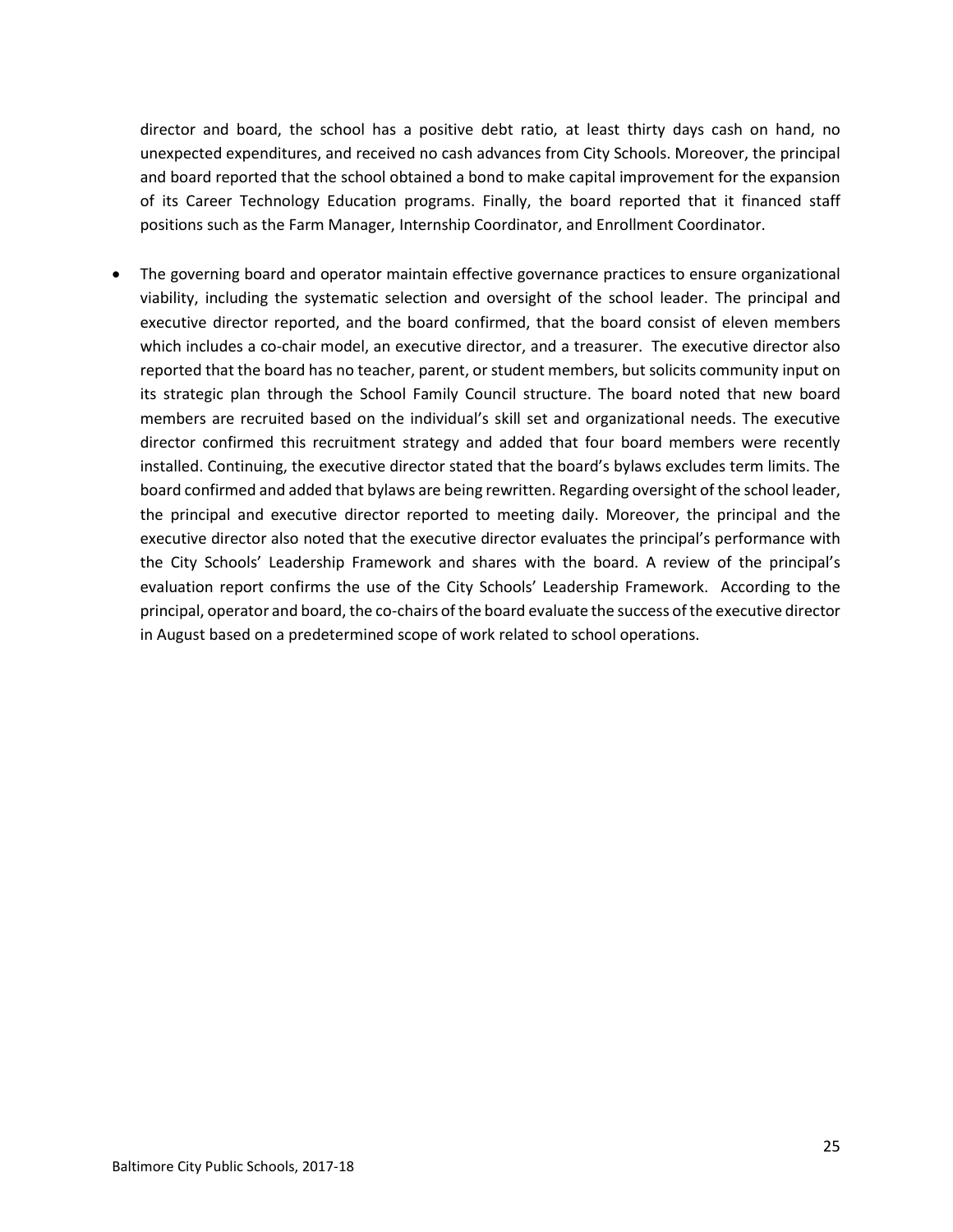### **Performance Level Rubric**

The SER team will use the following guidance to select a performance level for each key action. Note that the quality standard for each performance level is based upon: the extent to which the SER team finds multiple types<sup>3</sup> and multiple sources<sup>4</sup> of evidence AND the extent to which the SER team finds evidence of high levels of adoption and/or implementation of a practice or system. The SER team will also reflect on the Instructional Framework and School Leadership Framework in their analysis prior to assigning a rating for each key action.



|                | Extent to which SER Team Finds Multiple<br>Types and Multiple Sources of Evidence | Extent to which SER Team Finds Evidence of High<br>Levels of Adoption and/or Implementation                                                                                                                                                                                                                                                                                                                                        | Not Effective:<br>Developing:<br>Effective:<br>Highly Effective: |  |  |
|----------------|-----------------------------------------------------------------------------------|------------------------------------------------------------------------------------------------------------------------------------------------------------------------------------------------------------------------------------------------------------------------------------------------------------------------------------------------------------------------------------------------------------------------------------|------------------------------------------------------------------|--|--|
| <b>Rating</b>  | <b>Performance Level</b>                                                          | <b>Quality Standard</b>                                                                                                                                                                                                                                                                                                                                                                                                            |                                                                  |  |  |
| $\mathbf{1}$   | <b>Not Effective</b>                                                              | Evidence indicates that the key action is not a practice or system that has been<br>adopted and/or implemented at the school, or the level of<br>adoption/implementation does not improve the school's effectiveness.                                                                                                                                                                                                              |                                                                  |  |  |
| $\overline{2}$ | <b>Developing</b>                                                                 | Evidence indicates that the key action (including some indicators) is a practice or<br>system that is emerging at the school, but that it has not yet been implemented<br>at a level that has begun to improve the school's effectiveness, OR that the<br>impact of the key action on the effectiveness of the school cannot yet be fully<br>determined.                                                                           |                                                                  |  |  |
| 3              | <b>Effective</b>                                                                  | Evidence indicates that the key action (including most indicators) is a practice or<br>system that has been adopted at the school, and is implemented at a level that is<br>improving the school's effectiveness.                                                                                                                                                                                                                  |                                                                  |  |  |
| 4              | <b>Highly Effective</b>                                                           | Evidence indicates that the key action (including all indicators) is a practice or<br>system that has been fully adopted at the school, and is implemented at a level<br>that has had a strong, significant or sustainable impact on the school's<br>effectiveness.                                                                                                                                                                |                                                                  |  |  |
|                | at the time of the visit.                                                         | <sup>3</sup> "Multiple types of evidence" is defined as evidence collected from two or more of the following: document<br>review, stakeholder focus groups; and classroom observations.<br><sup>4</sup> "Multiple sources of evidence" is defined as evidence collected from three or more stakeholder focus groups;<br>two or more documents; and/or evidence that a descriptor was documented in 75% or more of lessons observed |                                                                  |  |  |

<sup>&</sup>lt;sup>3</sup> "Multiple types of evidence" is defined as evidence collected from two or more of the following: document review, stakeholder focus groups; and classroom observations.

<sup>&</sup>lt;sup>4</sup> "Multiple sources of evidence" is defined as evidence collected from three or more stakeholder focus groups; two or more documents; and/or evidence that a descriptor was documented in 75% or more of lessons observed at the time of the visit.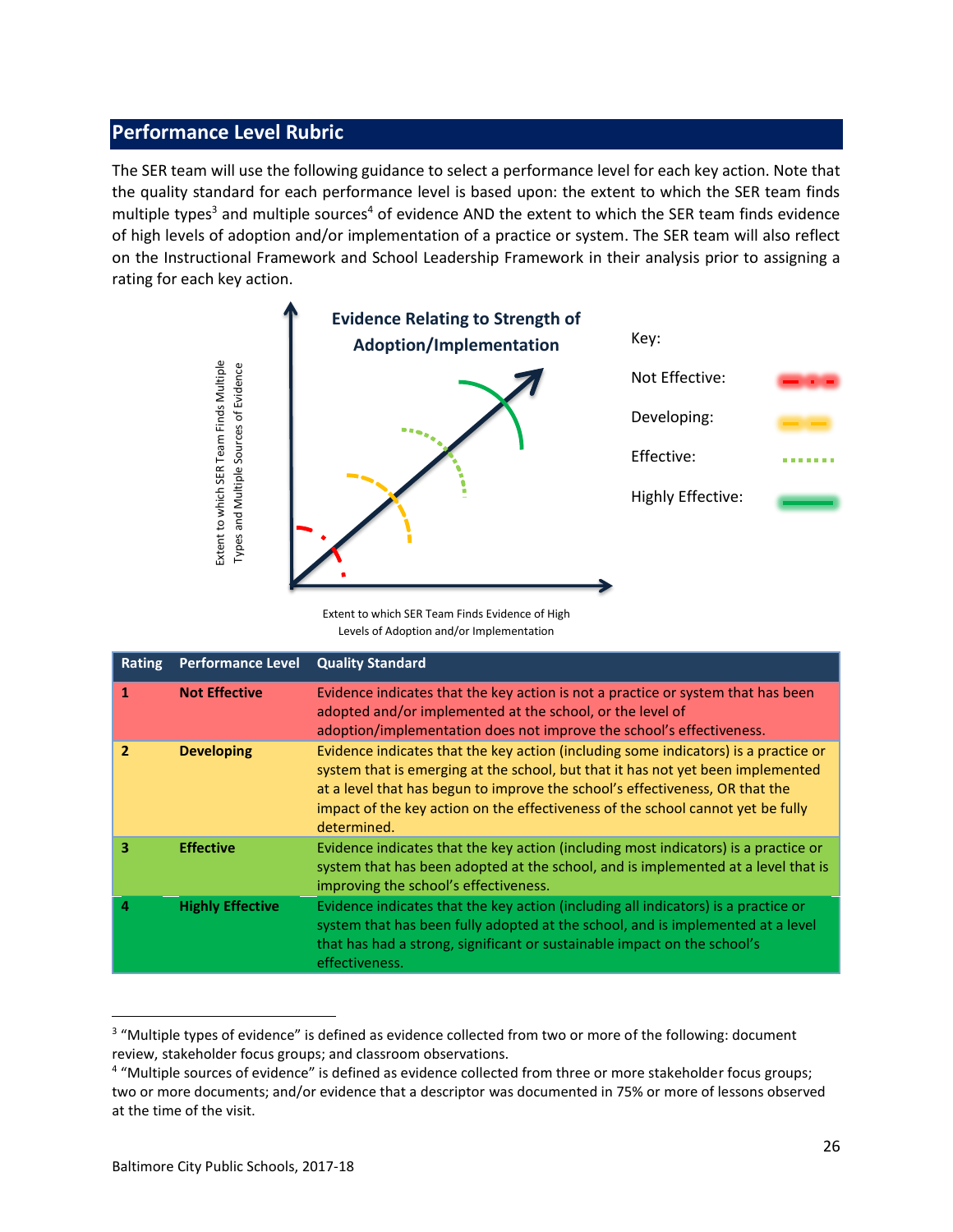# <span id="page-26-0"></span>**Appendix A: Classroom Observation Data**

The classroom visit tool is aligned to Baltimore City Schools Instructional Framework. During each classroom visit, the observer collects evidence based on his/her observations and then determines whether the indicator was "evident", "partially evident" or "not evident" for each of the 22 indicators. Below is the summary of the 20 classroom observations that were conducted.

| <b>TEACH 1: Communicate Standards-Based Lesson Objectives</b>                       | <b>Evident</b> | Partially<br><b>Evident</b>        | <b>Not</b><br><b>Evident</b> |
|-------------------------------------------------------------------------------------|----------------|------------------------------------|------------------------------|
| Communication of objective                                                          | 70%            | 25%                                | 5%                           |
| Learning activities and resources align with lesson objective                       | 60%            | 30%                                | 10%                          |
| <b>TEACH 2: Present Content Clearly</b>                                             | <b>Evident</b> | <b>Partially</b><br><b>Evident</b> | <b>Not</b><br><b>Evident</b> |
| Accurate, grade-level content                                                       | 90%            | 10%                                | 0%                           |
| Alternate presentation of content                                                   | 55%            | 25%                                | 20%                          |
| <b>Emphasis of Key Points</b>                                                       | 55%            | 30%                                | 15%                          |
| TEACH 3: Use Strategies and Tasks To Engage All Students In Rigorous<br><b>Work</b> | <b>Evident</b> | <b>Partially</b><br><b>Evident</b> | <b>Not</b><br><b>Evident</b> |
| Scaffolded and/or Differentiated Tasks                                              | 35%            | 30%                                | 35%                          |
| Opportunities To Engage With Complex Texts and Tasks                                | 45%            | 35%                                | 20%                          |
| <b>TEACH 4: Use Evidence-Dependent Questioning</b>                                  | <b>Evident</b> | <b>Partially</b><br><b>Evident</b> | <b>Not</b><br><b>Evident</b> |
| Questions Requiring Justification                                                   | 55%            | 45%                                | 0%                           |
| <b>Clear And Scaffolded Questions</b>                                               | 63%            | 37%                                | 0%                           |
| TEACH 5: Check For Understanding and Provide Specific, Academic<br><b>Feedback</b>  | <b>Evident</b> | Partially<br><b>Evident</b>        | <b>Not</b><br><b>Evident</b> |
| <b>Informative Checks for Understanding</b>                                         | 40%            | 50%                                | 10%                          |
| Specific, Academic Feedback                                                         | 50%            | 45%                                | 5%                           |
| TEACH 6: Facilitate Student-To-Student Interactions and Academic<br><b>Talk</b>     | <b>Evident</b> | <b>Partially</b><br><b>Evident</b> | <b>Not</b><br><b>Evident</b> |
| Opportunities for student-to-student interaction                                    | 35%            | 40%                                | 25%                          |
| Evidence-based discussions                                                          | 10%            | 60%                                | 30%                          |
| Student academic talk                                                               | 70%            | 20%                                | 10%                          |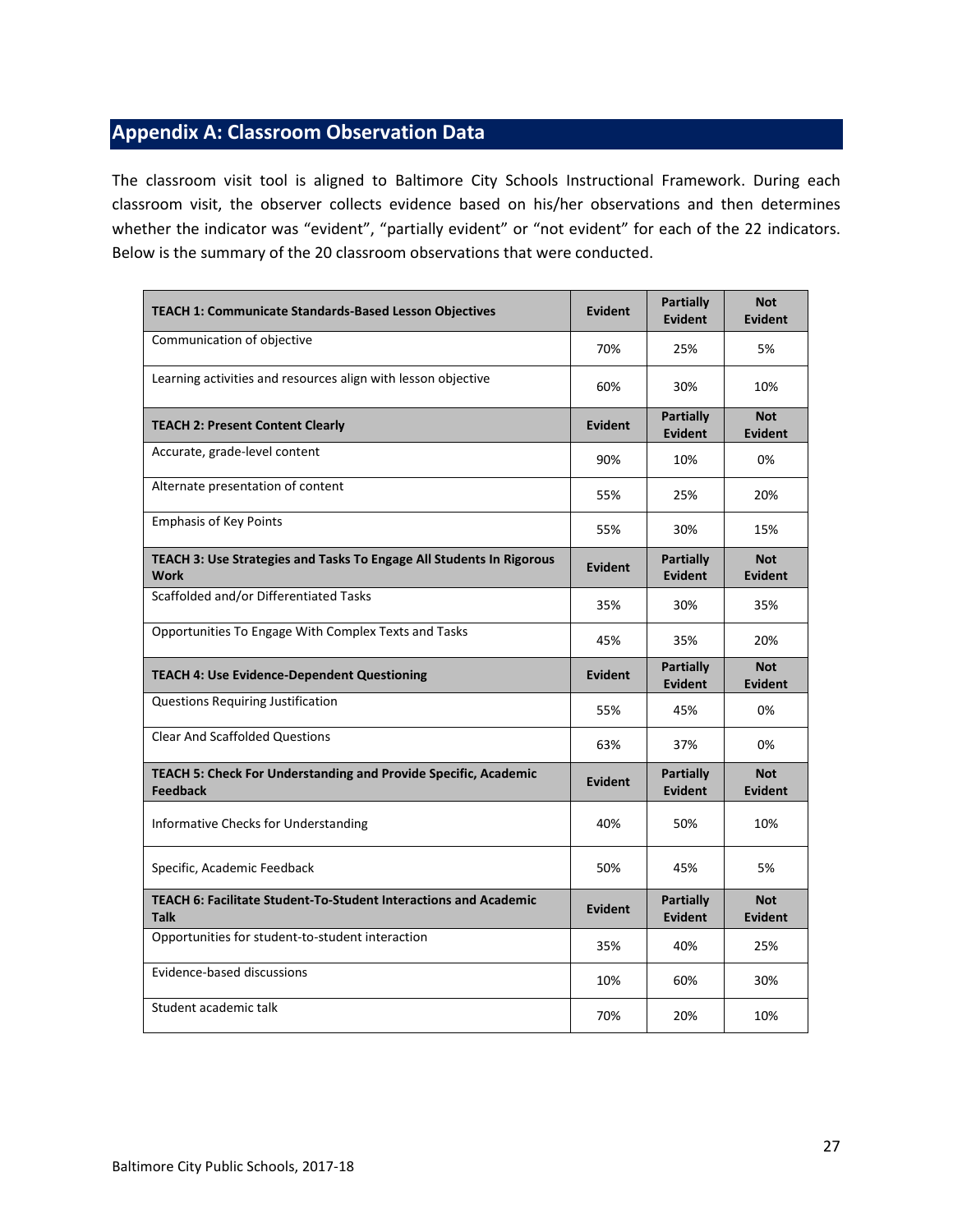| <b>TEACH 7: Implement Routines To Maximize Instructional Time</b>                                         | Evident | <b>Partially</b><br><b>Evident</b> | <b>Not</b><br>Evident |
|-----------------------------------------------------------------------------------------------------------|---------|------------------------------------|-----------------------|
| Maximized instructional time                                                                              | 60%     | 10%                                | 30%                   |
| Smooth routines and procedures                                                                            | 50%     | 25%                                | 25%                   |
| <b>TEACH 8: Build A Positive, Learning-Focused Classroom Culture</b>                                      | Evident | <b>Partially</b><br><b>Evident</b> | <b>Not</b><br>Evident |
| Teacher-to-student interactions                                                                           | 85%     | 15%                                | 0%                    |
| Student-to-teacher interactions                                                                           | 85%     | 15%                                | 0%                    |
| Student-to-Student interactions                                                                           | 50%     | 50%                                | 0%                    |
| TEACH 9: Reinforce Positive Behavior, Redirect Off-Task Behavior,<br>and De-escalate Challenging Behavior | Evident | <b>Partially</b><br>Evident        | <b>Not</b><br>Evident |
| Reinforce positive behavior                                                                               | 40%     | 15%                                | 45%                   |
| Off-task behavior                                                                                         | 40%     | 35%                                | 25%                   |
| Time impact of redirection/discipline or off-task behavior                                                | 55%     | 5%                                 | 40%                   |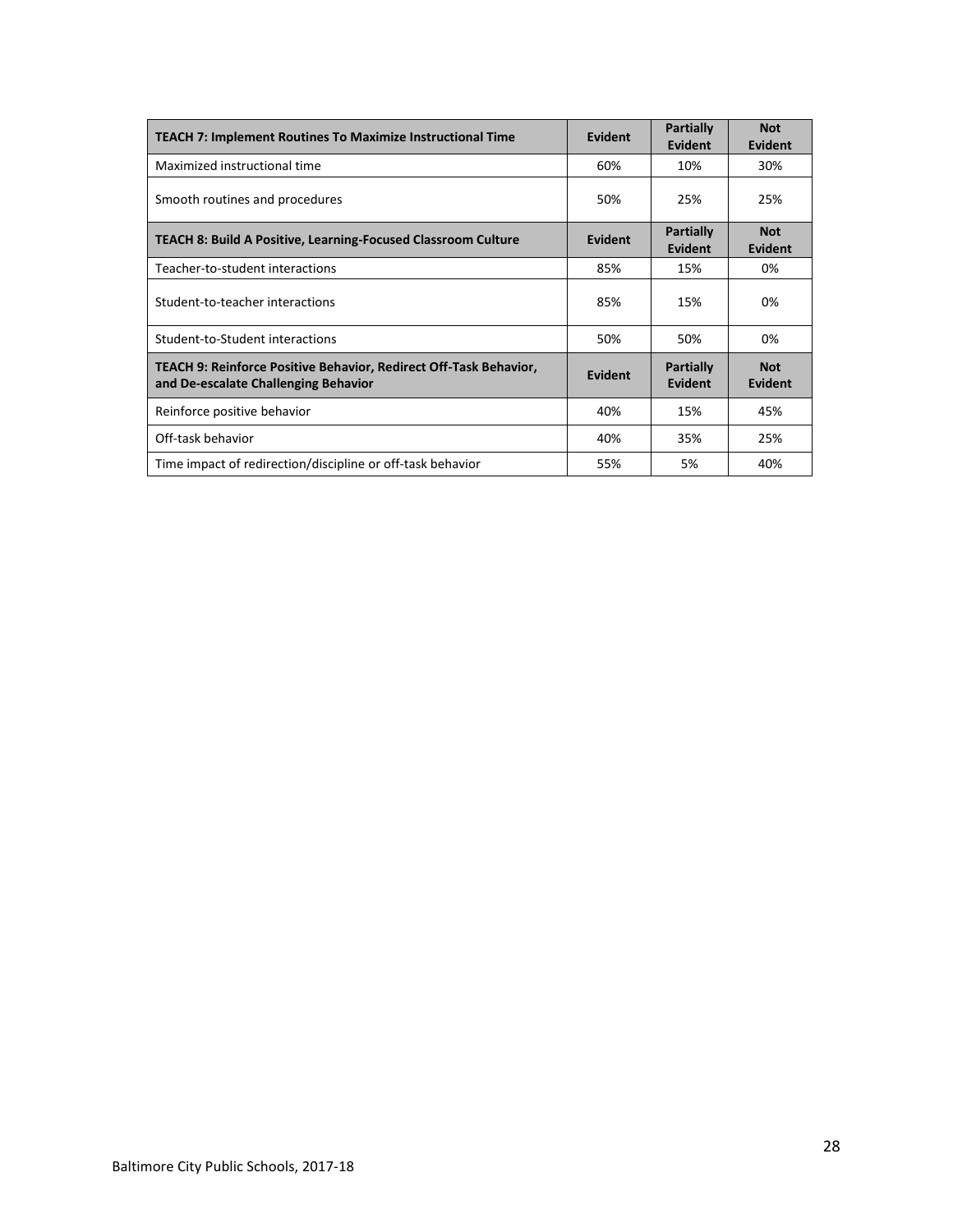# **Appendix B: School Report Comments**

#### **Domain 1: Highly Effective Instruction**

There was a lack of sufficient notice given to the school about the SER process that concerned and agitated the teacher staff. This created an environment of anxiety that may have impacted standard teacher practice.

#### **Domain 2: Talented People**

Given the description, documentation, and dialogue about Domain 2 as it relates to Talented People, we would like to know what would make this domain effective opposed to highly effective.

#### **Domain 3: Vision and Engagement**

None

#### **Domain 4: Strategic Leadership**

Given the description, documentation, and dialogue about key action 4.2 as it relates to resource allocation, we would like to know what would make this domain effective opposed to highly effective.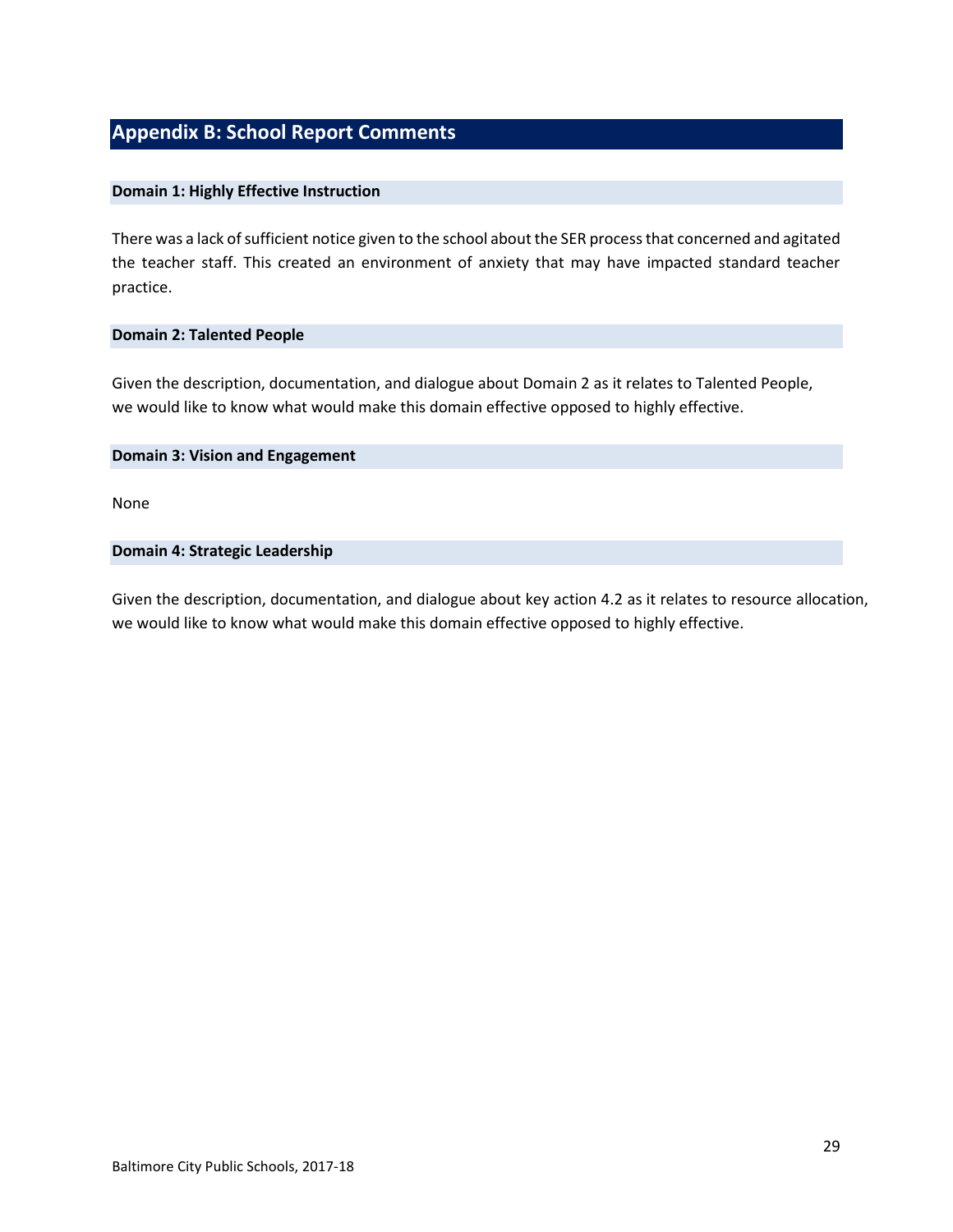## <span id="page-29-0"></span>**Appendix C: SER Team Members**

The SER visit to the Green Street Academy was conducted on April 30 – May 2, 2018 by a team of representatives from Baltimore City Public Schools.

**Reginald Trammell** is a Program Evaluator II in the Office of Achievement and Accountability in Baltimore City Public Schools. Reginald began his career in education in 2000 as an elementary classroom teacher with Baltimore City Public Schools. After a decade of providing direct service to scholars, he transitioned to the Office of Teaching and Learning as the Education Associate for Elementary and Middle School Mathematics. In this role, he wrote curriculum, modelled instruction and facilitated professional development opportunities for math instructors. In 2011, Reginald continued to support Baltimore City Public Schools through the work of the Engagement Office. Here, he served as a Family and Community Engagement Specialist and subsequently secured the role as Parent Involvement Manager. His responsibilities included coordinating district-wide learning opportunities for school staff on engaging of families and community members and supporting the district's Title I Parent Involvement Program. Reginald is currently earning his Administrator I Certificate to continue his mission of improving public education.

**Brianna Kaufman** is the Manager for the School Effectiveness Reviews in the Office of Achievement and Accountability in Baltimore City Public Schools. Brianna began her career as an elementary art teacher in Bryan, TX. After obtaining her Master's degree, she interned and worked at a number of art museums in the education department including the: Dallas Museum of Art, The National Gallery of Art in DC, and the Walters Art Museum. In 2008, Brianna made the shift from art education to general education reform as a Program Manager at the Fund for Educational Excellence. There she managed a grant from the Bill and Melinda Gates Foundation that focused on College and Career Readiness. Prior to joining OAA, Brianna worked as the College and Career Readiness Education Specialist for Baltimore City Public Schools. Brianna holds a Bachelor's degree in elementary education from Texas Lutheran University, a Master's degree in Art Education from University of North Texas, and a Master's of Business Administration from Loyola University in Maryland.

**Lara Ohanian** serves as the Director of Differentiated Learning in the Office of Teaching and Learning in Baltimore City Public Schools. Lara has worked with youth for over 17 years as an educator and advocate. After over eight years working in the classroom and as a school based administration in New York, Texas, and Virginia, she transitioned to a district office position with Baltimore City Public Schools. She spent six years as the Director of Enrollment, Choice, and Transfers until she transitioned to her current role. This role allows her the opportunity support the needs of all students including gifted and advanced learners, English learners, and learners requiring extended learning opportunities. Lara is currently a doctoral student at Johns Hopkins University.